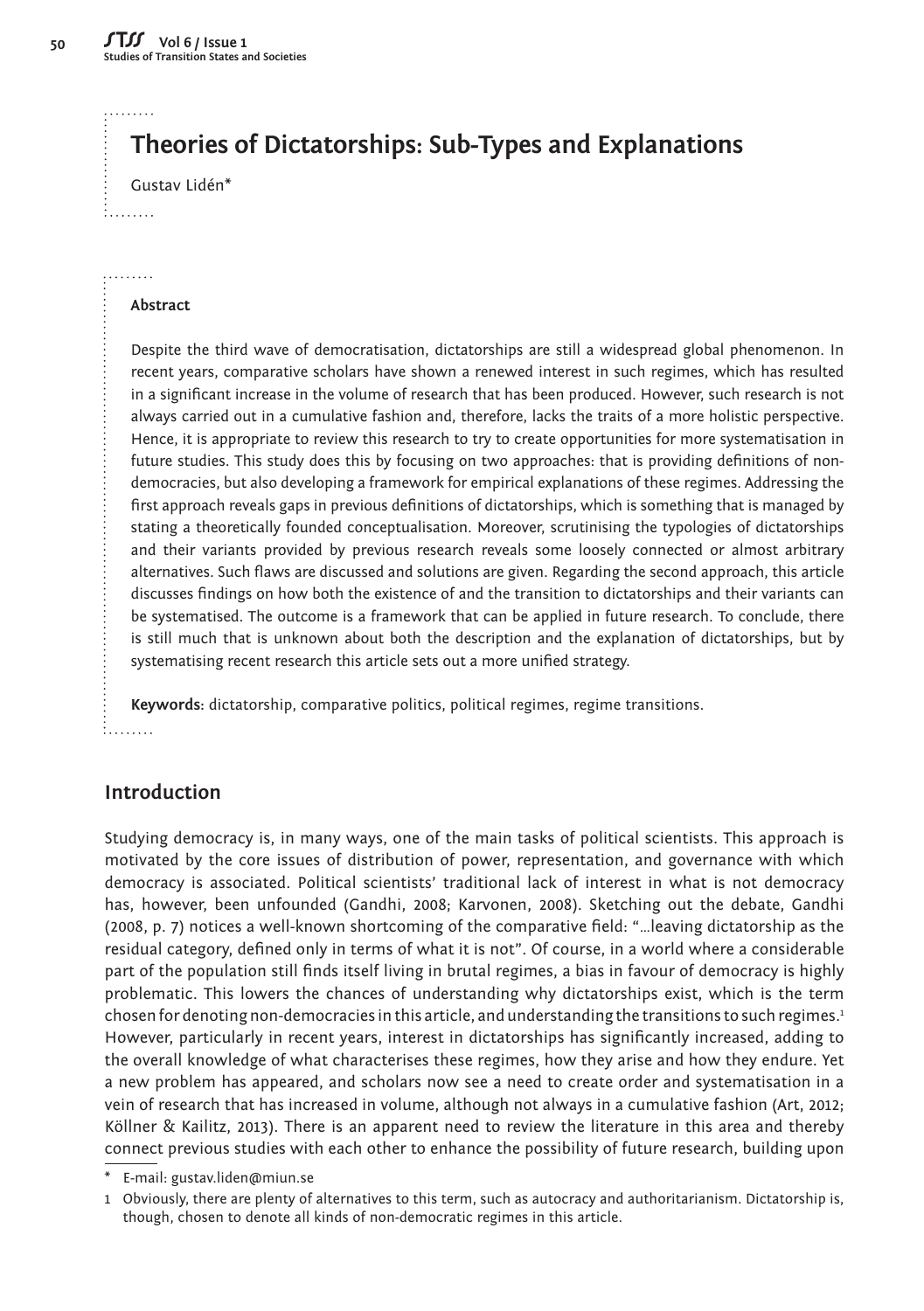what is already known. In this article, I review a broad set of the literature and, instead of having a general focus, delimit the article to two core issues in relation to which scholars in the field are unable to find common ground (cf. Art, 2012; Köllner & Kailitz, 2013; Pepinsky, 2013). I argue that there is a need to elucidate how dictatorships can be both defined and explained. The descriptive ambition is related to a significant example of a 'model mania' (Sartori, 1993) that has still not been resolved after twenty years. A systematic review of the main positions is, therefore, required. The explanatory ambition is to categorise explanations of dictatorships in a holistic manner, which is rarely done in studies of dictatorships. To achieve this, factors with different theoretical background operating on various spatial levels must be accounted for. All in all, the purpose of this review article is to draw from previous research and thereby provide and discuss definitions of dictatorships but also to develop a framework for empirical explanations of these regimes. To achieve the aim of this study, two research questions need to be answered.

- 1. How does earlier research define and describe dictatorships?
- 2. What factors, endogenous and exogenous in relation to societies, explain the transitions to and the existence of dictatorships?

In this way, this study lays the foundation for both a descriptive and a causal inference. Defining dictatorships in a way that provides a non-negative understanding, meaning not only being the opposite of democracy, has previously been described as problematic (e.g. Gandhi, 2008; Wahman, Teorell, & Hadenius, 2013). Coping with this would create a contribution that, together with descriptions of dictatorship, would add crucial knowledge of the social world around political regimes (Gerring, 2012a). Furthermore, by systematising and critically assessing the causal effects of explanations of dictatorships, additional leverage is provided (King, Keohane, & Verba, 1994). This exercise includes distinguishing factors that are derived from 'within' a political system from those that are found outside the object under study for the purpose of increasing comparability. By taking a comparative point of departure in both theoretical and empirical inquiries about these regimes, these questions will be addressed from a critical perspective and previous research will be scrutinised.

### **Defining dictatorship**

The first research question will be addressed in two stages. Initially, the literature that distinguishes dictatorships from democracies will be investigated. This is followed by an examination of how different sub-types of dictatorships can be described, which results in a precise overall understanding of non-democratic regimes.

Moving away from a negative definition of dictatorship in which the emphasis is on democratic absences should be a simple task. The history of political thought is full of research that implies that it has this very ambition, ranging from Aristotle's (2000) founding discussions of political regimes to Moore's (1966) explicit approach of explaining both democracy and dictatorship. Yet defining dictatorship is by no means obvious, as the review below will show.

When democracy developed during the age of enlightenment to become a system built upon representation, the fundamental idea of democracy did not change but its institutional mechanisms did (Dahl, 1989; Dunn, 2005). Modern typologies of political regimes have one major difference from historical ones. It is a difference that is of a normative character. The distinction between good and deviant has come to be analogous to the distinction between democracy and non-democracy. All desirable forms of political regimes are democracies, and those which are not democratic contain some form of dictatorship. This dichotomisation leads the regime differentiation process on to a second concern. In other words, when a regime has been classified as either democratic or nondemocratic, the next question is to determine which type of democracy (Held, 2006; Lijphart, 1999;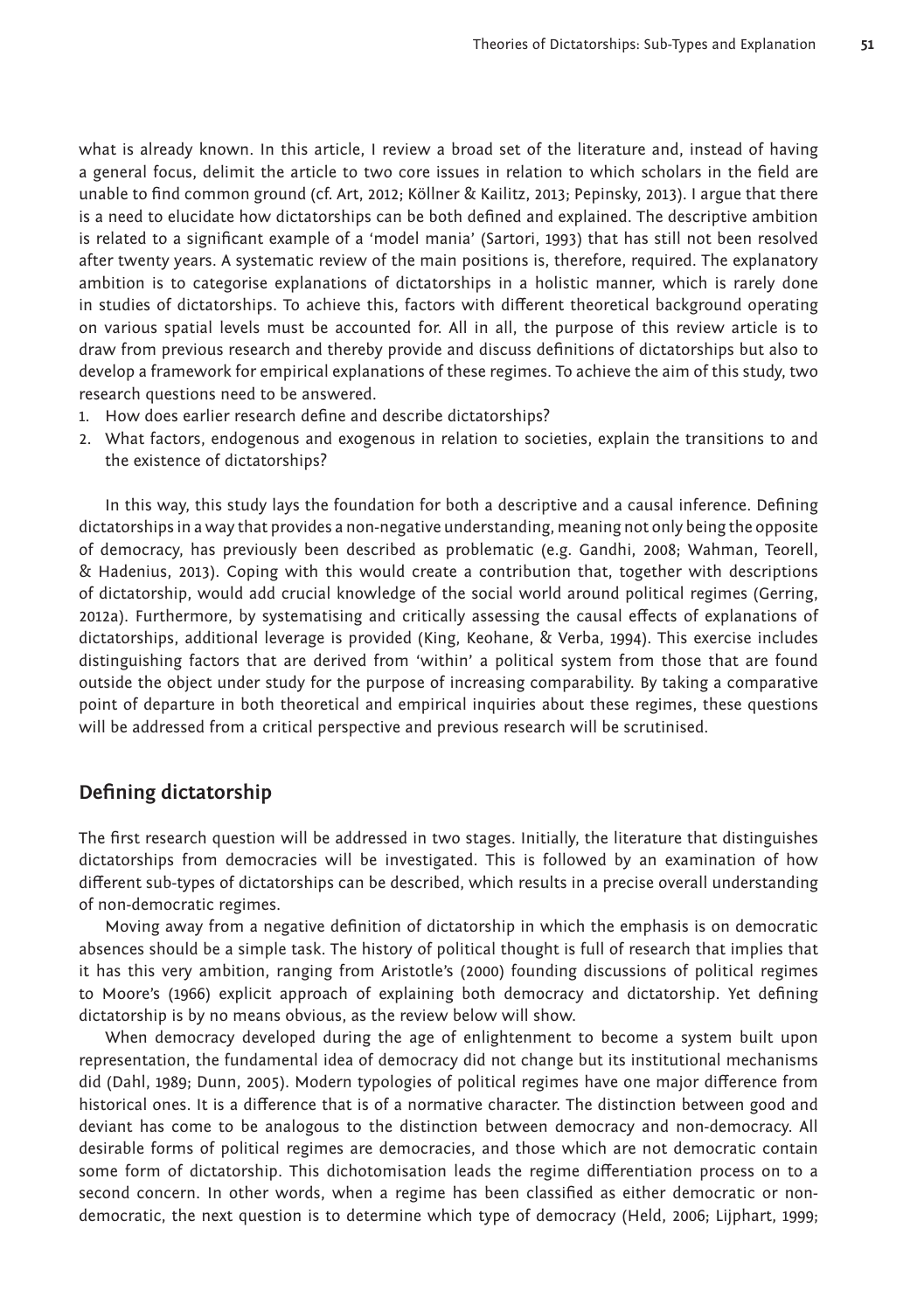Schmitter & Karl, 1991) or which type of non-democracy (e.g. Geddes, 1999; Linz & Stepan, 1996; Linz, 2000) it can be classified as. No typology in the social sciences is undisputed, and much of current research has been occupied with regimes that cannot easily be categorised as either democratic or non-democratic. Different approaches are proposed (Bogaards, 2009; Diamond, 2002; Møller & Skaaning, 2010), resulting in several labels for hybrid regimes: competitive authoritarianism (Levitsky & Way, 2010); illiberal democracies (Zakaria, 1997); and semi-authoritarianism (Ottaway, 2003). Having illustrated that political regimes that are democratic and non-democratic exist, and that there are some that have features of both forms, it is time to continue with the review of how contemporary research defines dictatorships.

One standpoint on dictatorships that theoretically must be regarded as a minimal one is present in the literature. Although it was originally argued that it was only an empirical residual category of democracy (Przeworski, Alvarez, Cheibub, & Limongi, 2000), the actual theoretical meaning of regarding dictatorship in this way has been elaborated upon by Gandhi (2008, p. 7), who argues that this form of political regime reflects a situation in which rulers acquire power by means other than competitive elections. This standpoint, which intellectually inverts the ideas of Schumpeter (1943), has been questioned on the same grounds as its corresponding minimal definition of democracy, and the subsequent discussion of the actual validity of such an approach has been vast (Collier & Adcock, 1999; Munck & Verkuilen, 2002; Snyder, 2006).

By contrast, an alternative and expanded conception of dictatorships is given in Linz's (2000) groundbreaking work on non-democratic states. Linz's ambition was to nuance the earlier distinction between democracy and the concept of non-democracies as totalitarian states that prevailed at the time. The latter were said to have three characteristics: all major powers are based on a monistic centre, an exclusive and autonomous ideology influences the policies, and civic mobilisation is requested, encouraged, and rewarded by the ruling single party. Pioneer works focused on these dogmatic regimes (Arendt, 1968; Friedrich & Brzezinski, 1956) by specifically pinpointing totalitarianism and thereby drawing a sharp distinction between this variant and other forms of dictatorships. By using the term authoritarian and filling it with a theoretical body, Linz (2000, p. 159) brought understanding to a more empirically frequent form of non-democratic regimes, defined as:

*political systems with limited, not responsible, political pluralism, without elaborate and guiding ideology, but with distinctive mentalities, without extensive nor intensive political mobilization, except at some point in their development, and in which a leader or occasionally a small group exercises power within formally ill-defined limits but actually quite predictable ones.*

Other scholars have followed in Linz's path but have emphasised different dimensions to these conceptualisations. Although Karvonen (2008) discusses the lack of pluralism in such regimes, he also stresses the absence of civil rights and that civil society in dictatorships is permeated by the close scrutiny of citizens' movements. Thereby he complements, corresponding to how Dahl (1989) expanded the electoral definition of democracy, the understanding of how a dictatorship is also characterised by the violation of rights and basic individual freedom. In addition, for democracy a *Rechtsstat* [legal state] is necessary, since it acts predictably, in accordance with laws and the constitution, and has state capacity to implement its politics. This means that a democracy is a constitutional political system that is restricted to violating laws or the constitution. However, in dictatorships, institutions are in line with the interests of the regime and work as a method for exercising its power without regard to laws or a constitution (Diamond, 1999).

Generally, the tradition of Linz presents an alternative approach to the minimalistic ones. Although a 'thicker' description of dictatorship such as this can add details to the concept, it is not without its problems. Rather, it raises additional questions, such as: are all the factors above necessary for depicting a country as a dictatorship; can these factors be hierarchically ordered; are these dimensions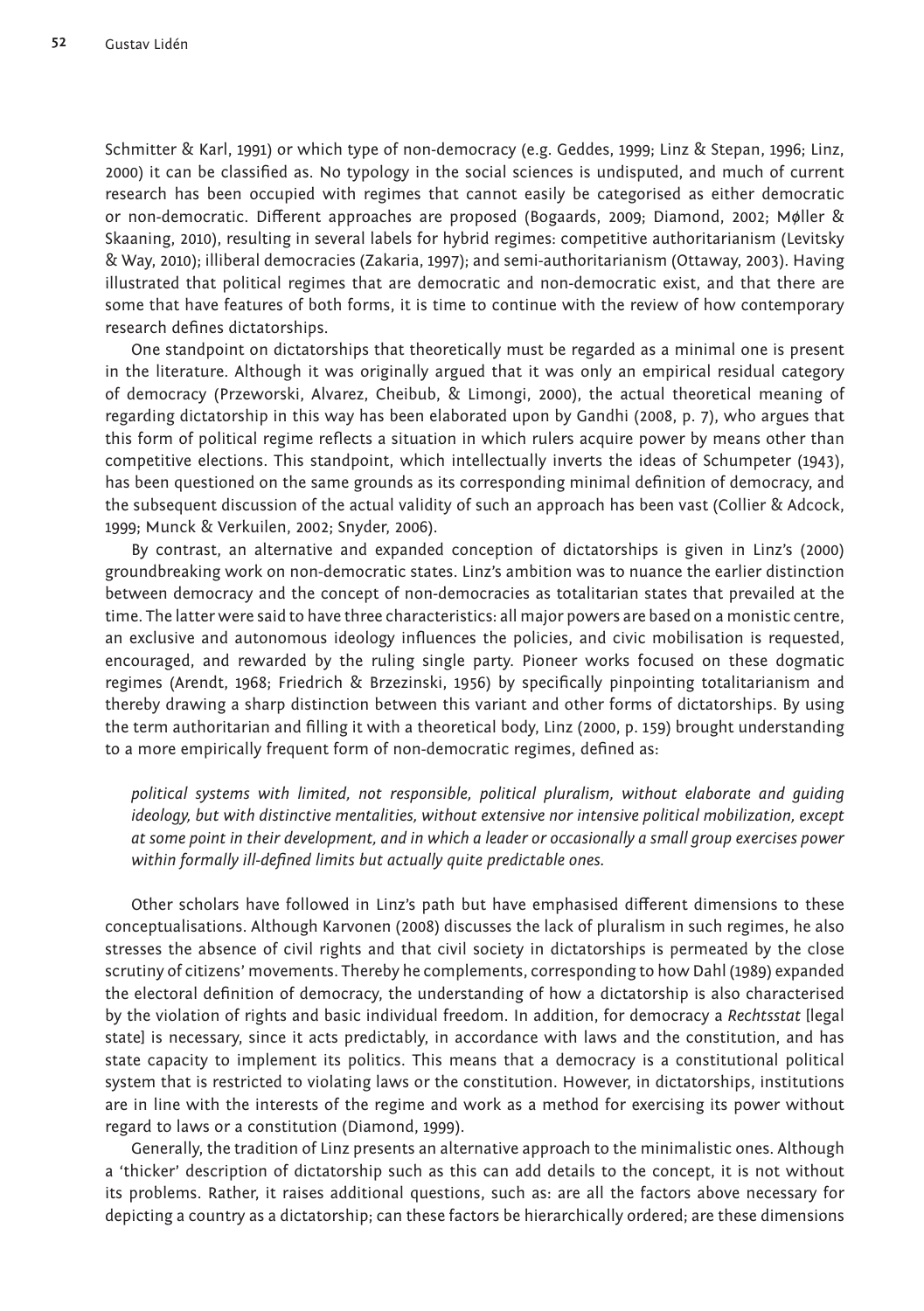internally consistent and if so, how are they related to each other; and what is the travel capacity for this type of definition? However, the literature does not provide any clear answers to any of these questions.

To navigate between Scylla and Charybdis and handle the flaws of both too much minimalism and too much detail, a middle way between these two alternatives is proposed: *in dictatorships there are methods other than competitive elections used for distributing political power, and in such societies the political and civil rights of individuals are frequently violated*. This construction makes two properties, or qualities, necessary for classifying a country as a dictatorship, and at the same time leads to a conceptualisation that is highly universal and situated at the top of the ladder of abstraction (cf. Sartori, 1970). Such characteristics are similar to ambitions of defining democracy, or 'polyarchy', made famous by Dahl (1989). Moreover, this approach takes a balanced standpoint on the distinction between democracy, dictatorship and hybrid regimes that to a large extent has already been established in earlier research (Levitsky & Way, 2010).

However, this approach can also be criticised. One form of criticism concerns the regimes that are normally placed somewhere between democracy and dictatorship. Although they are not the focus of the article, this study notes that regimes combining characteristics from both democracies and dictatorships should, theoretically, be regarded as hybrid regimes. As noted earlier, the identification of these types of regimes is another important research field (Bogaards, 2009; Diamond, 2002; Levitsky & Way, 2010; Ottaway, 2003; Zakaria, 1997). Another criticism is put forward by Snyder (2006), who underlines how disparate this group of closed regimes is, ranging from totalitarian and post-totalitarian cases, theocracies, sultanates, personalistic regimes, and monarchies, to ethnocracies. This objection is, of course, reasonable and empirically correct. Internal heterogeneity is the obvious downside of general concepts that have great travelling capacity. In democratic theory, this has been handled through the elaboration of sub-types of democracies (Held, 2006), and this article will continue by scrutinising the analogous ambitions of dictatorships (Cheibub, Gandhi, & Vreeland, 2010; Geddes, 1999; Hadenius & Teorell, 2007; Kailitz, 2013; Wahman et al. 2013), thereby climbing down the ladder of abstraction (cf. Sartori, 1987).

### **Variants of dictatorships**

Deriving from Linz's noteworthy distinction between totalitarian and authoritarian regimes, an extensive field has followed that is concerned with the identification of different types of dictatorships. Later on this distinction was refined and two additional categories were added: post-totalitarian and sultanic regimes (Linz & Stepan, 1996). However, this expansion did not anticipate the criticism from contemporary research that has since abandoned this typology and described it as obsolete (Hadenius & Teorell, 2007; Snyder & Mahoney, 1999). The criticism is about the lack of generality but also points out the mismatch between these forms and the empirical reality.

Recent research in this field has been occupied with creating more valid models, and the biggest step forward during more recent years has been the identification of different sub-types. Compared to earlier research (Linz, 2000; Sartori, 1993), the updated approach is not only about theoretically important categories but is also based on an empirical point of view. Extensive data sets are associated with each of the approaches to be presented. Geddes' (1999) typology of the three variants of dictatorships is groundbreaking, and the following tradition of distinguishing among variants of dictatorships draws upon this approach.

Stating that dictatorships differ from each other as much as they differ from democracy, Geddes (1999, p. 121) builds up her argument of why their variants need to be found. The categories that are found are separated from each other on the basis of which has control over access to power, and this results in three types of dictatorships: 'personalist', 'military', and 'single-party', as well as combina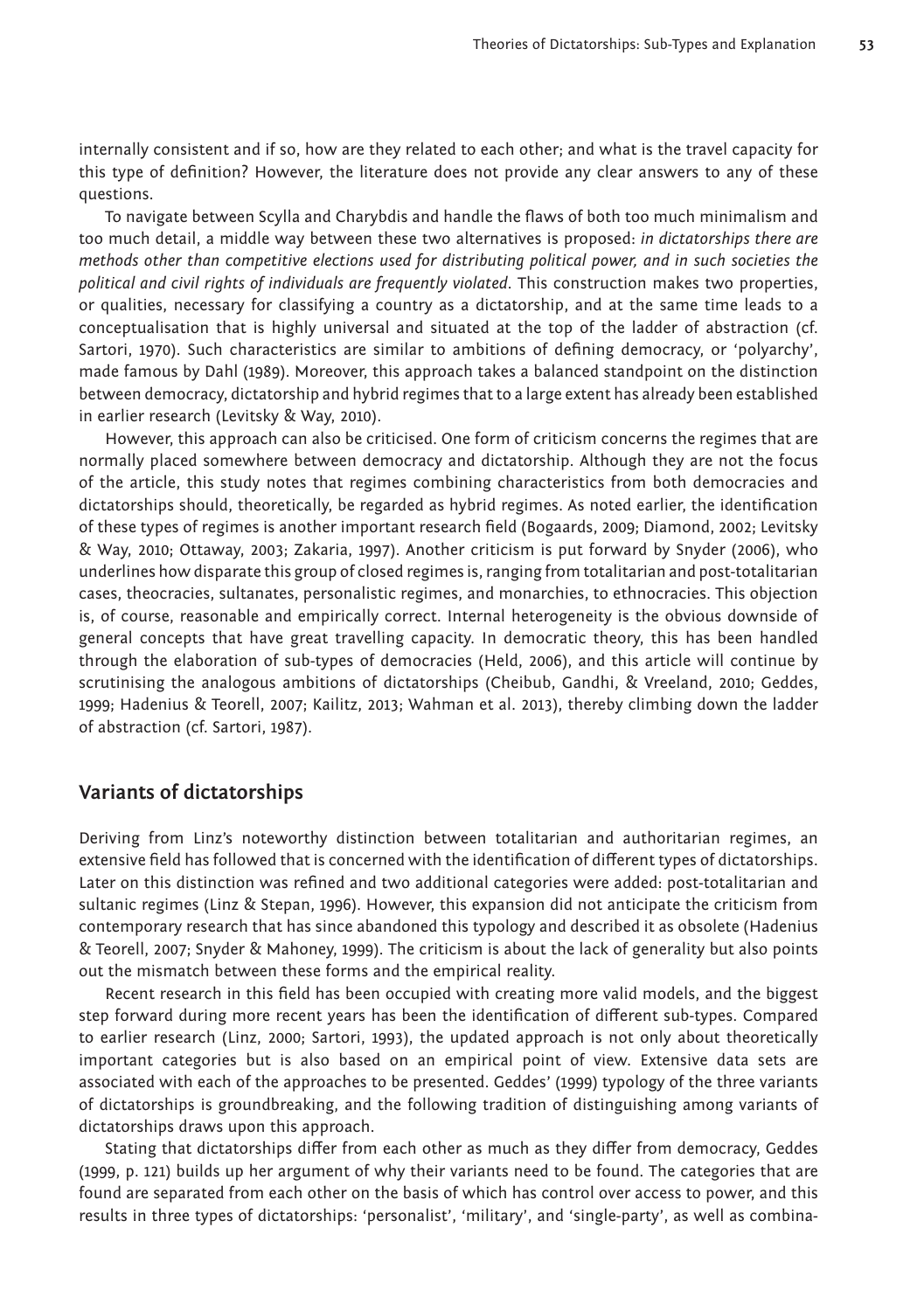tions of these three forms. Personalist rules are made up of regimes where the power and distribution of power is in the hands of one certain individual. In the dictatorships that are classified as military, the influence on policy is carried out by a group of officers where the military hierarchy is respected. Finally, in single-party regimes the political power is derived from a dominating party.

However, even this straightforward approach is not without classification problems. One example, as discussed by Geddes (1999) herself, is the uncertain distinction between the personalist and the military rules. The leader can have a background in the military and even wear a uniform but still be an individual leader, which legitimises the classification as a personalist rule though, since borderline cases do exist. One can then critically question the clarity of how these alternatives exclude each other. In the wake of this article, several others have focused on how to improve this typology. The following research can be separated into those contributions that see the need for modifying Geddes' typology and those that suggest different perspectives.

Hadenius and Teorell (2007) represent the first approach. Both the theoretical underpinnings and the applied data have, subsequently, been revisited to also include Wahman (2013). With the initial ambition of merely nuancing Geddes' typology, the following contribution represents a different approach that takes more of an institutional approach to the classification of regimes. Arguing that Geddes has omitted two important types of dictatorships, they launch 'monarchies' and 'electoral dictatorships'. Monarchies differ from other categories since the succession of political power is inherited inside the royal family. One could argue that there are great similarities to the personalist type of rule, but there are also crucial differences (Brooker, 2000, p. 47). Regarding the electoral forms of dictatorships, Hadenius and Teorell (2007) with Wahman (2013) increase the accuracy in Geddes' third category by letting it be constituted of three sub-groups: 'no-party', 'one-party', and 'multiparty' regimes. For these sub-types to be embedded in the definition of dictatorship, it must be stated that even if elections exist in such regimes they are neither competitive nor crucial in distributing political power.<sup>2</sup> Many dictatorships allow some sorts of, normally manipulated, elections, but the effect of these is disputed. In relation to Geddes' description of personalist rule, Hadenius and Teorell (2007) dismiss it and argue instead that it is better to treat personalism as a trait that can vary in extent among regimes. However, they give no clues on how a varying level of personalism could be implemented in the typology. A better alternative is perhaps suggested by Brooker (2000), who distinguishes between the 'traditional monarchies' and 'presidential monarchies' as a way to identify personal rulers.3 In many ways, the latter category reflects the stereotypical idea of a dictator. This form better describes the ruling by despots such as Hitler or Stalin than the alternative of single-party regimes. The reason is because the dominating centre of power was not present in the ruling parties; instead, it was possessed and distributed by the dictators themselves. Classifying them as monarchies has its background in their many similarities to traditional monarchies, such as the use of rituals and symbols and the fact that the dictator regards the country as his to rule for life. One even closer likeness is when presidential monarchies develop a hereditary succession as has previously been the case in Haiti, for example, or that which still exists in North Korea (Brooker, 2000).

Also deriving from Geddes' typology, in a recent contribution Kailitz (2013) presents a slightly different perspective on how to separate dictatorships from each other. Instead of focusing on who rules, Kailitz suggests that regimes can be distinguished on the basis of how they legitimate their existence. Definitions of five types of 'full' dictatorships are reached, mainly differentiated by their ambition to legitimate their existence endogenously or exogenously in relation to the regime.

<sup>2</sup> They are often described as a method for regimes to legitimise their government, but can also imply a step toward democratisation (Bunce & Wolchik, 2010; Gandhi & Lust-Okar, 2009). Empirical examinations show that the latter actually could be realised (Gandhi 2008; Teorell & Hadenius 2009) and other scholars even indicate the presence of parties in dictatorships, as a crucial feature of elections, increase prospects of democratisation (Wright & Escribà-Folch, 2012).

<sup>3</sup> Monarchies that are constitutional are, of course, excluded from this discussion, which only concerns those regimes that can be denoted as dictatorships.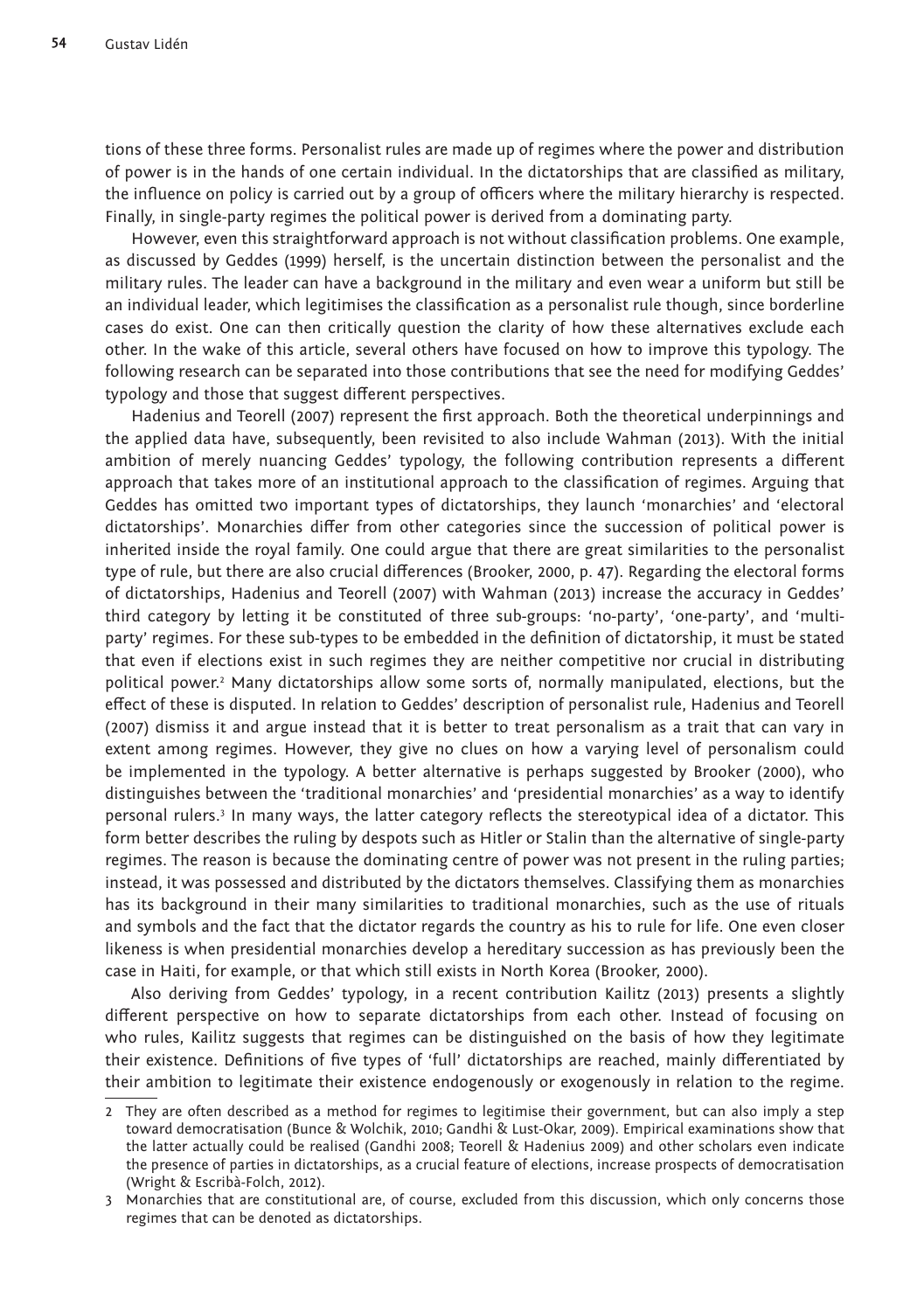'Communist' dictatorships and 'monarchies' are found to do the latter, meaning that the regime is motivated by an overwhelming ideological cause or, alternatively, a God-given, natural or historical reason for its existence. However, it should be remembered that differentiating communist regimes, using the analogy that has previously been applied to conceptualising totalitarian regimes (Linz, 2000), reflects an approach that has been much questioned for its weak empirical connection. The same argument can also apply to what Kailitz (2013) describes as 'personalist' dictatorships, and in many ways they resemble monarchies. By contrast, 'one-party' and 'military' dictatorships appear to justify their existence through internal institutions prevailing inside the regimes. Claiming that the party or the military are essential, they create the whole founding principles of the regime. Quite arbitrarily, Kailitz also adds electoral dictatorships as something of a hybrid form, consisting of some core elements of democracy. However, the existence of elections, even though they are non-competitive, is not exclusively applied by this form of dictatorship. This would make it almost impossible to objectively settle when regimes use elections to legitimate themselves or when they lay claim to the other reasons discussed. Kailitz's approach is clearly novel, but risks low validity due to uncertainty in the theoretical framework.

In an interesting article, Cheibub, Gandhi, and Vreeland (2010) launch a systematised alternative to Geddes' typology.4 At first sight, the resemblance seems obvious, but upon detailed examination an important form of development is shown. Not satisfied with looking at which institution in society possesses the major political power, Cheibub and colleagues place the focus on the *inner sanctum* that is related to this ruling and the actual ruler. This leads to three variants of dictatorships: 'monarchy', 'militar'y and 'civilian'. As discussed earlier, monarchies are characterised by the order of succession and how political power is inherited and concentrated in a royal family. Hence, Cheibub et al. (2010) neglect the distinction between the two types of monarchies that are suggested by Brooker (2000). Also, in defining military dictators, the authors have a slightly different approach. They focus not on the presence of a collective military ruling but on the fact that major political power is in the hands of a current or past member of the armed forces. In relation to other typologies, the last category *civilian* must rightly be described as vague. Based on the dichotomy of democracies and dictatorships, Cheibub et al. (2010) classify all dictatorships that are not found to be *monarchies* or *military*, as *civilian*. Arguing that the rulers in these regimes do not have a family or kin networks, or the military to rely on, the authors describe them as a separate category. The consequence of this approach is a definition that is based on the same logic as the negative definition of dictatorships and, thereby, is constituted of disparate regimes whose only common denominator is that they are neither monarchies nor ruled by the military. Reviewing the associated data set verifies such concerns and reveals how different dictatorships such as Cuba, Iran and Russia are all placed in the same *civilian*  category.5 Hence, there could be some challenging debate about to what extent this categorisation improves the understanding of dictatorships.

Following a review of some of the more important contemporary contributions on this topic, analytical clarity can be strengthened by an explicit comparison of different approaches. In Table 1, the four established typologies of dictatorships are presented and compared to each other. Although the theoretical motives can differ significantly between them, common traits that are found in at least three of the four typologies are highlighted. As reported by Wahman et al. (2013), the outcome also appears to be quite consistent, even though noteworthy exceptions exist. Monarchies and some forms of electoral regimes are found in three of the four typologies, while military regimes are found in all of them. Before turning to the contents of Table 1, it should be stressed that in several cases the scholars behind these typologies declare that a combinatory form can be applied as well.

<sup>4</sup> The original data and the rules for the coding of dictatorship, distinguish them for democracies, were originally launched by Alvarez et al. (1996) and later more elaborated in Preworski et al. (2000). Based on such coding and data Cheibub et al. (2010) add precision by also distinguishing between variants of dictatorships.

<sup>5</sup> The data was collected through The Quality of Government Institute at Gothenburg University and reflects the years 2002–2006. See: (Cheibub et al., 2010) and (Teorell, Charron, Samanni, Holmberg, & Rothstein, 2011).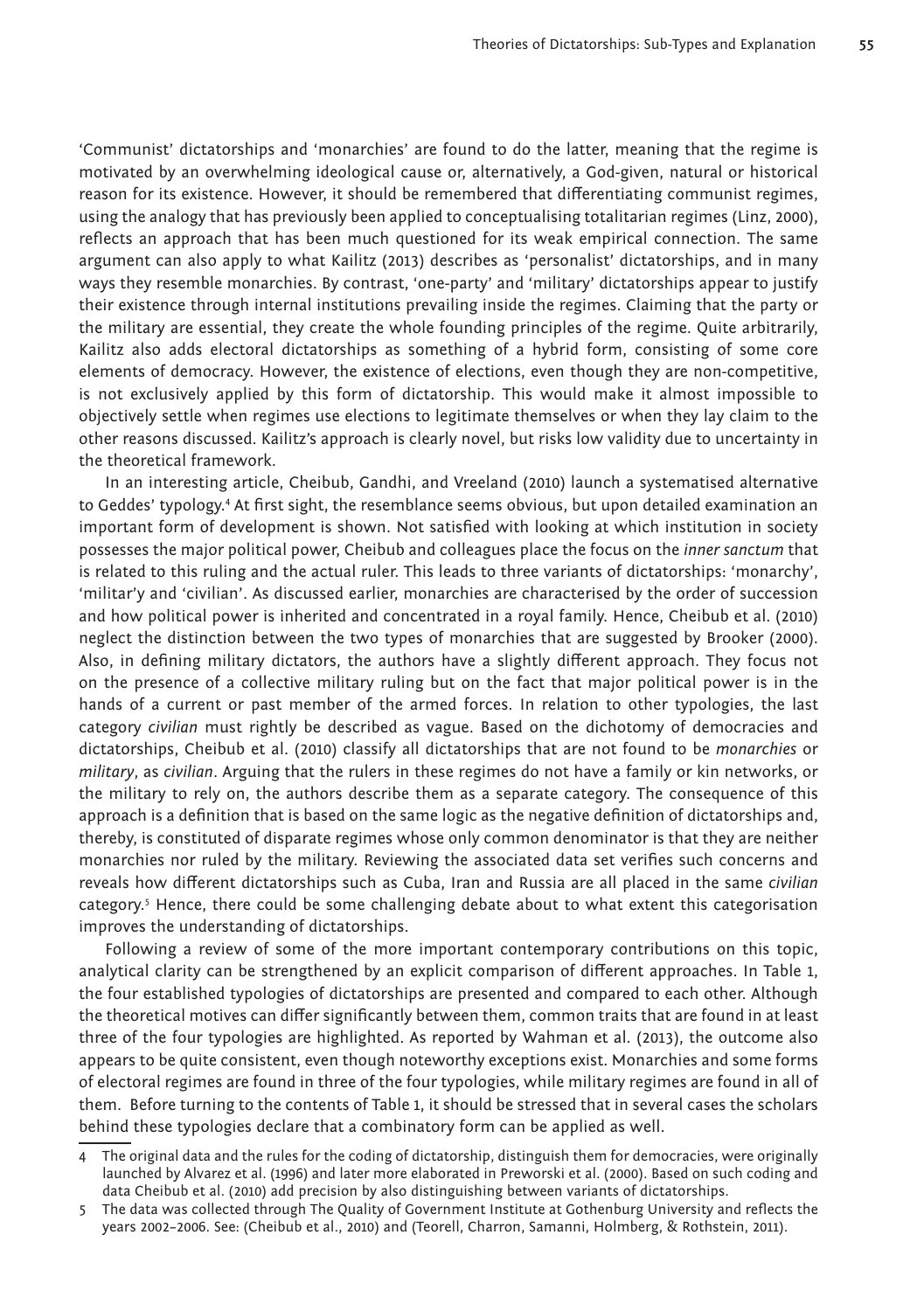| Geddes (1999) | Hadenius & Teorell (2007)<br>& Wahman et al. (2013) | Kailitz (2013)      | Cheibub et al. (2010) |
|---------------|-----------------------------------------------------|---------------------|-----------------------|
|               |                                                     |                     |                       |
|               | Monarchy                                            | Monarchy            | Monarchy              |
| Personalist   |                                                     | Personalist         |                       |
| Military      | Military                                            | Military            | Military              |
| Single-Party  | Electoral<br>no-party<br>one party                  | Electoral           |                       |
|               | limited multi party                                 | One-party autocracy |                       |
|               |                                                     | Communist           |                       |
|               |                                                     |                     | Civilian              |

#### **Table 1**: Comparing typologies of dictatorships

Source: author's compilation

Geddes (1999) is the only scholar who does not distinguish a 'monarchy' as a certain form of dictatorship; instead, she includes such regimes in the broader concept of personalist rule.<sup>6</sup> Arguments from the other contributions about the importance of monarchies, in which the head of state inherits their position, points to a sub-type which is fairly easy to distinguish, and this raises questions about why Geddes proposes the much vaguer alternative of personalist rule. Kailitz (2013, p. 49), on the other hand, presents the only typology which includes both of these categories, separating personalist rule from monarchies by claiming that they do not have such a strong original justification as monarchies. In general, the outlining of the 'personalist' category seems unclear. Besides the inconsistency of the varying degree of personalism, as pointed out by several authors (Brooker, 2000; Hadenius & Teorell, 2007), neither Geddes nor Kailitz present clear rules on how to identify such regimes. This is a drawback of these two typologies, which enhance the risk of creating vague categories that are not solidly founded on previous research.

Military dictatorships are found in all typologies. Even if the theoretical arguments vary in relation to identifying the rulers' backgrounds, the inner sanctum of governing and methods for legitimising power, some form of coherence seems to exist. It can reasonably be argued that all four typologies propose legitimate conceptual grounds for this category, although emphasising the importance of a military background and respect for internal hierarchies perhaps best captures the intended meaning. Moreover, there are some apparent connections between regimes that allow a party or even several parties and admit elections as a way of legitimising the regime. As noted in recent research, elections in dictatorships, although they are not by definition free, are frequent (Wahman, 2012) . The typologies of Hadenius, Teorell, and Wahman (2013) are most detailed in this matter, distinguishing between three forms of electoral dictatorships. Although this reflects an ambitious approach, a classification this narrow risks being so detailed that it becomes idiosyncratic. That is, there is a probability of facing the same dilemma for which Hadenius and Teorell themselves (2007, p. 144) criticised Linz and Stepan's typology.7 If this is a potential problem for them, the same could apply to Geddes (1999), who applies a quite specific categorisation of single-party regimes instead of deriving from

<sup>6</sup> However, in an unpublished manuscript, Geddes, together with Joseph Wright and Erica Frantz, launches an updated version of the data, this time also distinguishing monarchies from other types of dictatorships. Since no published works have been, until now, based on this data, it is hard to evaluate their quality.

<sup>7</sup> A closer look at the data set verifies this assumption. In 2010 only 7 countries were classified as one-party regimes, while 61 were classified as multi-party regimes. Even more problematic is that only Haiti and the Maldives have been classified as analogous to the third category, no-party regimes for the entire time span of 1972–2010. Since 2004 no country in the data set has been classified as a no-party regime, making contemporary empirical examinations of this category pointless. See: Hadenius and Teorell (2007) and Wahman et al. (2013).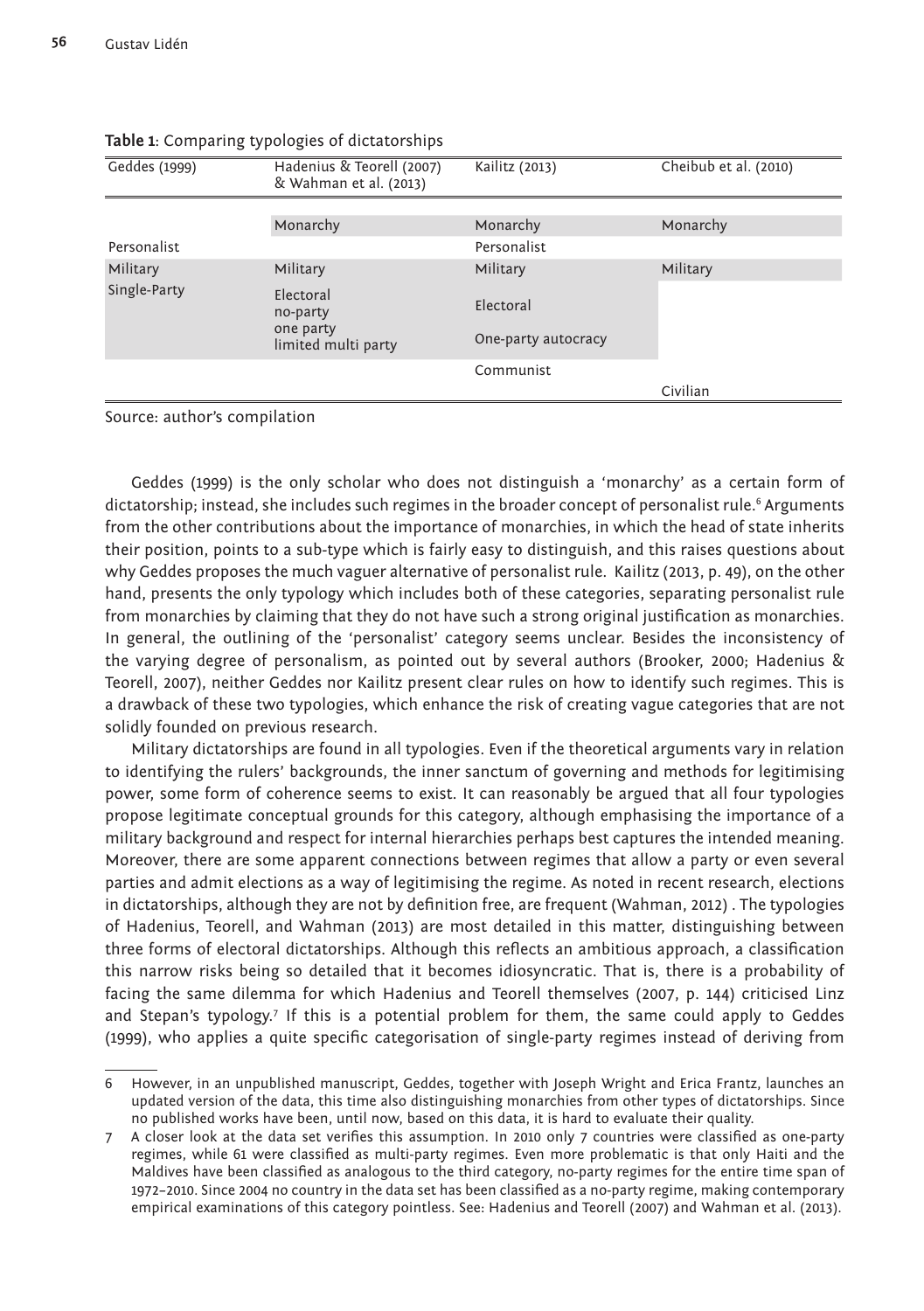the broader concept of electoral dictatorships. Kailitz (2013) reaches something of a middle way. His concept of electoral dictatorship entails a multi-party system, which should be distinguished from one-party regimes and liberal democracies, though this is a task that would be fraught with practical ambiguities. This ambiguity in previous research poses problems and no given answers are found to this. If elections are applied to legitimise a regime (Kailitz, 2013), functioning as 'Potemkin villages', it would be relevant to account for this specific strategy in a typology with a more generic approach that does not risk connection to the real situation.

A final comment should be made about the two categories that are hard to put together with similar ones. Kailitz (2013) argues that communist regimes make up a specific type of dictatorship. Ideologically they can, of course, differ from one-party dictatorships. However, it is hard to find any substantial reasons as to in which way such regimes differ from other one-party regimes that perhaps are plagued by other forms of dominating ideologies, or in which a party rules without any guiding ideology. Furthermore, the transitions of the late 20<sup>th</sup> century obviously lower the relevance of such an approach. From an opposing perspective, Cheibub et al. (2010) have a hard time convincing readers about what, analytically, unites the civilian form of dictatorships more than not being any of the other forms. Besides defending this category as the outcome of a clear-cut way of coding, their arguments seem quite tenuous.

To conclude, it seems appropriate to refer to the model mania (cf. Sartori, 1993) that has previously been a suitable way of describing the approaches that distinguish totalitarian and authoritarian regimes from each other as now being opposed to the updated version of variants of dictatorships. However, one solution to this problem, which is launched in this article, is to refocus future research on the four categories that represent the common denominator for the majority of the reviewed typologies. In other words, since most scholars seem to agree upon the division of sub-types into *monarchy*, *military* and *electoral* or *party* regimes, this appears to be a suitable strategy for future ambitions. These variants are ones that are founded on those theoretical assumptions that can be regarded as being the least problematic.

#### **Explaining regimes: the existence of and transitions to dictatorships**

A decisive characteristic of social sciences is that mere descriptions of the social world are not sufficient. Instead, explanations, that is, reaching causal inferences about social phenomena, are necessary (Gerring, 2012b; King et al. 1994). The first part of the aim of this article, responding to the first research question, which has ambitions of reaching descriptive inference, has now been addressed. It is now possible to approach the second research question, that is, to address a comparative question about how such political regimes can be explained.

Throughout the modern history of researching political regimes, mainly democracy, there has surprisingly often been confusion regarding, on the one hand, the existence of and, on the other hand, the transition to the type of regime in focus. It did, however, take thirty years until research that seriously considered this distinction was carried out. Przeworski et al. (2000) not only noted the difference between these two dimensions but also gave empirical proof to questions of both the existence or survival of democracy and the transition to it. An undertaking to examine these questions considers the explanations of both stability and transition. When it comes to explaining dictatorships, the same logic should be applied, and adding the dynamic from the review of sub-types of political regimes, a battery of questions appears to be legitimate (see Table 2). This generic table describes different potential research strategies and is mostly connected to purposes and research designs and not to any specific theoretical or empirical points of departure. However, an implicit function of this framework is that the analytical precision increases when shifting to approaches that are listed in the right-hand column of the table.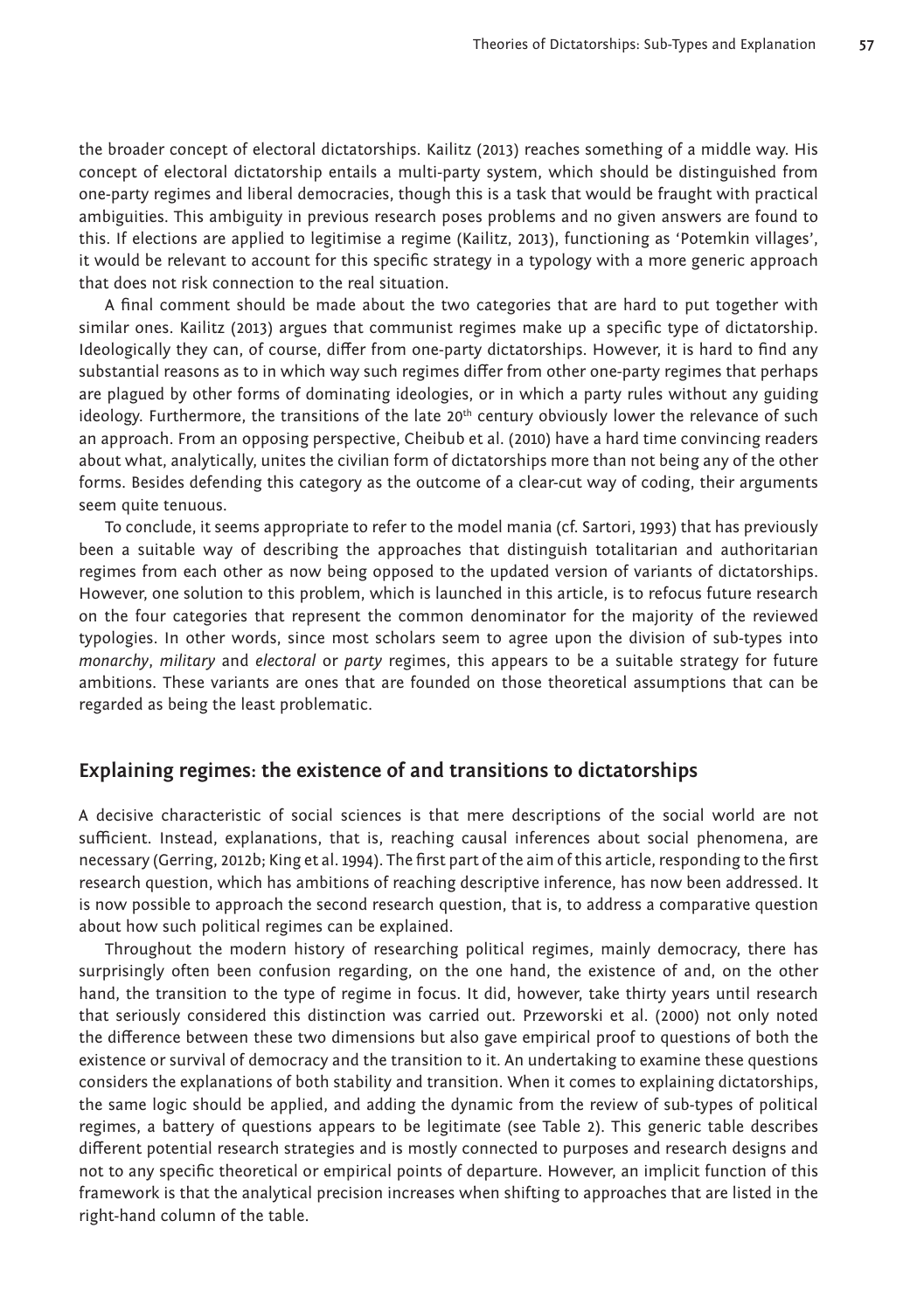| <b>Dictatorships</b> |  | Sub-types of dictatorships                                             |  |                                                                                     |
|----------------------|--|------------------------------------------------------------------------|--|-------------------------------------------------------------------------------------|
| Existence            |  | 1. What factors explain the existence of<br>dictatorships?             |  | 2. What factors explain the existence of sub-<br>types of dictatorships?            |
| <b>Transition</b>    |  | 3. What factors explain the regime change to<br>or from dictatorships? |  | 4. What factors explain the regime change to<br>or from sub-types of dictatorships? |

| Table 2: A framework for explaining dictatorships |  |  |
|---------------------------------------------------|--|--|
|                                                   |  |  |

Source: author's compilation

#### **Table 3**: A summary of explanations of dictatorships

| Explanations Type of<br>are derived<br>from: | explana-<br>tion | Hypotheses                                                                                                                                                                                                                                                                    | Key references                                                                            |
|----------------------------------------------|------------------|-------------------------------------------------------------------------------------------------------------------------------------------------------------------------------------------------------------------------------------------------------------------------------|-------------------------------------------------------------------------------------------|
| Inside the<br>political<br>system            | 3 & 4<br>1       | $H_i$ : Dictatorships that are institutionalised (parties) are less<br>brutal and will lead to democracy.<br>$Hz$ : Institutionalisation explains the existence of dictatorships.                                                                                             | Gandhi (2008); Wright<br>& Escribá-Folch (2012);<br>Huntington (1968);<br>Pepinsky (2013) |
|                                              | 3 & 4            | $H_i$ : Dictatorships that are institutionalised (elections) can<br>transform to democracies.                                                                                                                                                                                 | Bunch & Wolik (2010);<br>Teorell & Hadenius<br>(2009)                                     |
|                                              | $\overline{4}$   | $H_a$ : Military dictatorships have the greatest risk of falling to<br>democracy, while single-party regimes have the lowest.                                                                                                                                                 | Brownlee (2007)                                                                           |
| Inside society 3<br>1                        |                  | H <sub>r</sub> : Economic crises will promote transitions towards<br>dictatorships.                                                                                                                                                                                           | Przeworski et al. (2000)                                                                  |
|                                              |                  | $H6$ : High level of inequality cements dictatorships.                                                                                                                                                                                                                        | Boix (2003)                                                                               |
|                                              | 1 & 3            | $Hz$ : The possession of valuable natural resources explains the<br>existence of and transition to dictatorships.                                                                                                                                                             | Ross (2001); Ross (2012)                                                                  |
|                                              | 1                | $Hs$ : The existence of Islam explains the existence of dictatorships. Anckar (2012)                                                                                                                                                                                          |                                                                                           |
| Outside<br>society                           | 3                | H <sub>a</sub> : Economic interventions promote transitions towards<br>dictatorships.                                                                                                                                                                                         | Teorell (2010)                                                                            |
|                                              | 1 & 3            | $H_{10}$ : The more democracies there are as neighbours, in the<br>region or in the world, the lower is the chance that a<br>dictatorship will survive; while a high proportion of<br>dictatorships among neighbouring countries can lead to<br>transitions to dictatorships. | Gleditsch & Ward<br>(2006); Starr & Lindborg<br>(2009); Starr (1991)                      |
|                                              | $\mathbf 1$      | $H_{11}$ : Close linkage with other dictatorships will increase<br>possibilities for survival of a dictatorship.                                                                                                                                                              | Ambrosio (2010)                                                                           |
| Temporal<br>dimension                        | $\mathbf{1}$     | $H_{12}$ : Non consolidated democracies risk being transitioned to<br>dictatorships.                                                                                                                                                                                          | Svolik (2008)                                                                             |
|                                              | $\mathbf{1}$     | $H_{12}$ : Long-lasting consolidated dictatorships are more likely to<br>survive as dictatorships.                                                                                                                                                                            | Bueno de Mesquita,<br>Smith, Siverson, and<br>Morrow (2003)                               |

Source: author's compilation

Turning to the review of explanations of dictatorships, Karvonen's (2008) statement about the absence of a comprehensive theoretical model creates a necessary point of departure. The lack of holistic theoretical contributions about why and how dictatorships come into being and survive creates uncertainty for additional research (for a recent exception see Ezrow & Frantz, 2011). However, this shortcoming is not related to there not being enough studies, but rather originates from a failure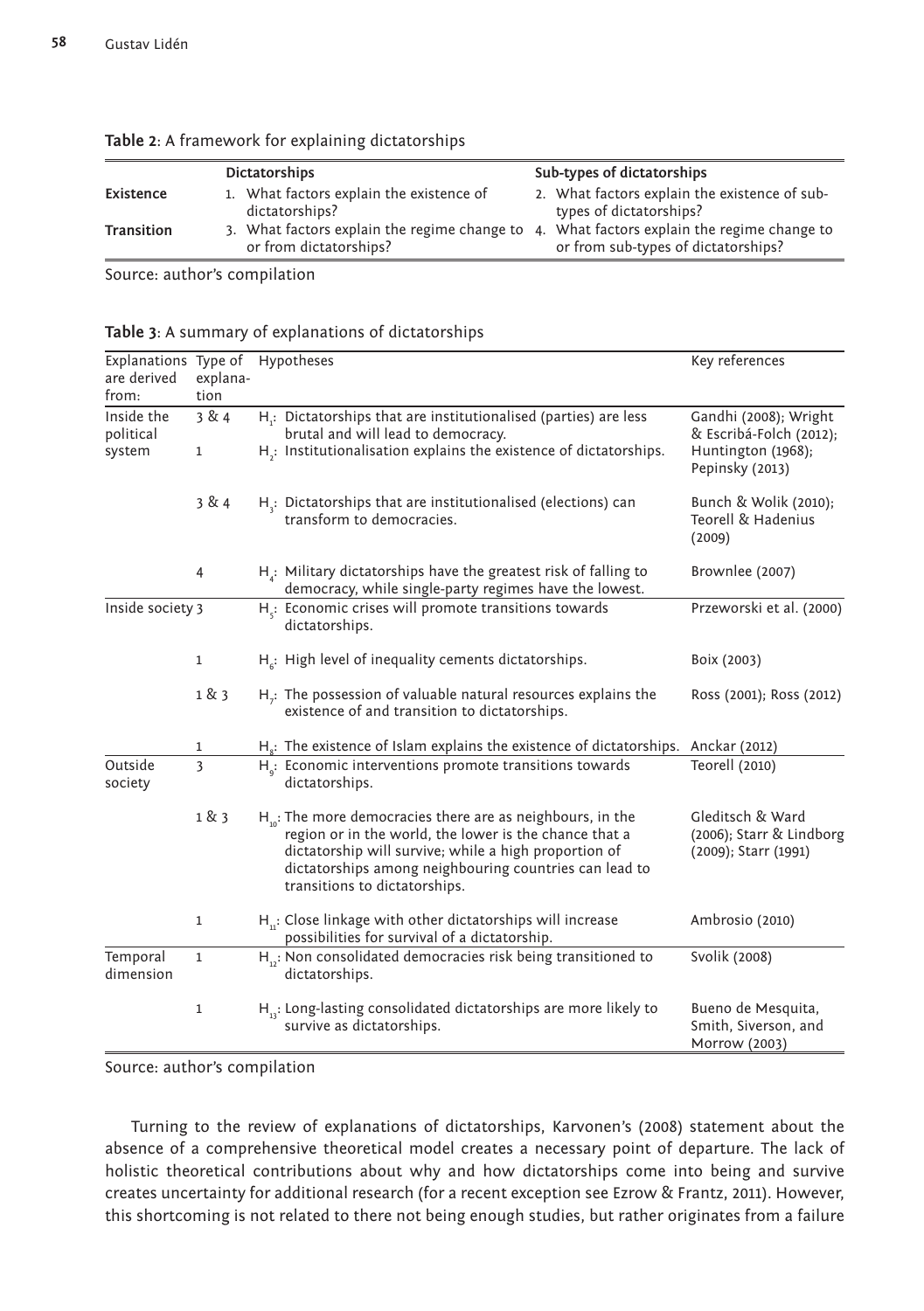to systematise varying *explanans* of dictatorships. Regarding the research that does exist on this topic, it varies between theoretical results and empirical results. One suitable way to present it is to distinguish between where different approaches have their analytical background. Deriving from Lidén (2011), three levels are found from where factors may originate. These three are of a spatial character. The first level refers to characteristics from the political system. By contrast, the second approach is based on factors external to the given society's political system but still found inside the society in question. Collectively, these two alternatives are considered *endogenous* in relation to the study object because the determinants are extracted from within. The third level refers to explanations that are found outside the concerned society and, therefore, are *exogenous* in relation to the society. A temporal dimension can also be added that is related to the importance of the development of time. By building on the classification shown in Table 2, Table 3 presents a compilation of explanations of dictatorships in form of hypotheses from the most relevant research in this field. The criteria that are applied to selecting these hypotheses are that factors that are built upon both convincing theoretical as well as empirical results are selected to be included in the systematisation. Following what is presented in Table 3, I will set out references in the text to those claims that are well grounded in research and are, therefore, included in the systematisation.

### **Endogenous explanations of dictatorships: Inside the political systems**

The first level includes political institutions. By setting the boundaries for political systems, institutions influence political processes by having relevance to both creating and shaping policies. Recently, something of an 'institutional turn' has arisen in which scholars of dictatorships have emphasised the importance of such factors in explanatory approaches (Pepinsky, 2013). A powerful example is provided by Møller & Skaaning (2011) who, in a recent article, show how the existence of 'stateness', that is, state monopoly over the use of force and citizens' support for the nation-state, appears to be a crucial factor for several of the characteristics of democracy. Likewise, it can be assumed that similar institutions play a significant role in the phase of transition to dictatorships, as well as their state of durability. As expected, several scholars have agreed with such assumptions, although the outcome is contested. Regarding a perspective on how institutions obstruct dictatorship, the main argument is that institutionalisation in such regimes can imply the approval of at least some allowed political engagement that could be expected to result in a demand for increased civil rights (Gandhi, 2008, p. 138). It has been suggested that these ideas, in the form of hypotheses, affect transitions of regime types, on a general level and for sub-types. Gandhi (2008, p. 123) measures institutions by the number of political parties in the legislature, and finds that institutionalised dictatorships are more tolerant of civil liberties, meaning that more brutal dictatorships do not, in general, include these institutions. Hence, hypothesis 1 is derived. Wright and Escribá-Folch (2012) add specification to the argument by showing how the presence of parties increases the chances for democratisation in military and dominant-party regimes, while the effect of parties in personalist dictatorships is actually a transition towards another form of dictatorship. The fact that the latter finding has not been elaborated by the authors, makes a critical interpretation relevant; deriving from an assumed heterogeneity among personalist regimes, it thereby puts into question whether similar types of regimes actually are compared. Shifting to the opposite idea, that the level of institutionalisation instead results in enduring dictatorships, can have different backgrounds. It is either based on the notion of the stability and efficiency that these institutions could bring (Huntington, 1968) or on a completely different perspective in which institutions are only regarded as instruments for their creators, the ruling elite, and therefore they do not have the possibility of influencing political processes independently (Pepinsky, 2013). On the basis of the aforementioned points, hypothesis 2 is reached.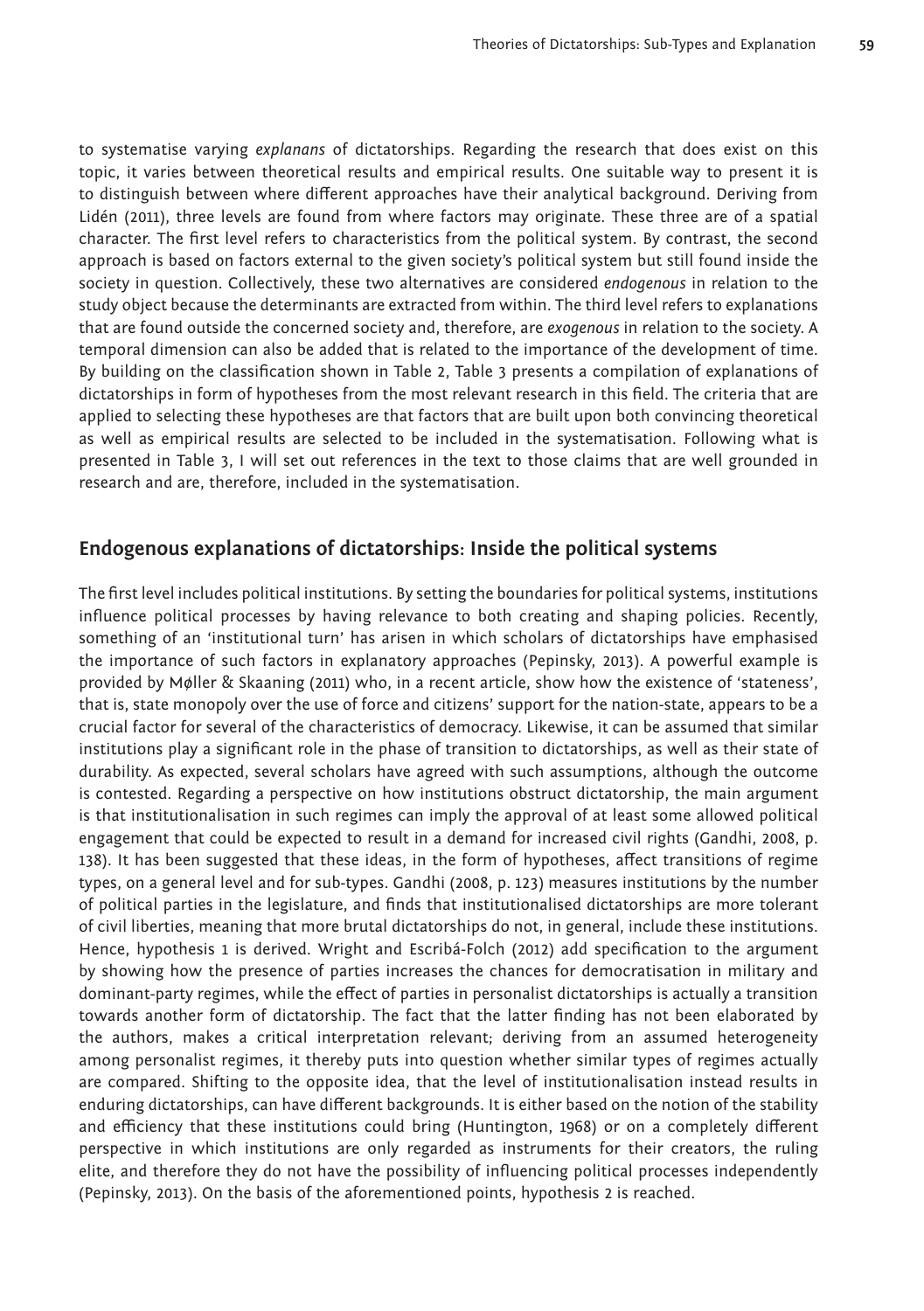Still focusing on movements of transitions, and specifically considering elections in dictatorships as one form of institutionalising, arguments show how these can be used to co-opt elites, party members or the opposition and thereby lower the risk of violent removals of the steering elite (Gandhi & Lust-Okar, 2009). Through a massive test of different sets of explanations, Bunce and Wolchik (2010) expose the mechanisms and stress how an opposition in collaboration with civil society groups and with the support of external democracy activists could result in a transition to democracy through the functioning of elections. Combining this with some of the elements of ambitious campaigns and initiatives for electoral monitoring procedures gives hope for victory and can thereby attract voters. This makes it much harder for the previous regime to stay in office if it actually loses. The combination of the traits of the national institutions and external influence is in accordance with the conclusion of Levitsky and Way (2010). However, additional empirical evidence is quite unclear. Teorell and Hadenius (2009) prove that elections can promote democratisation, while Wahman (2013) notes that the alternation of an incumbent regime through elections is only a short-lived democratic effect. Nevertheless, deriving from the elaborated theoretical assumptions above and from this potential effect, hypothesis 3 theorises that institutionalised dictatorships are inclined to transition to democracies.

Another characteristic of a political system is how the political regime can be classified and different sub-types of dictatorships are, in themselves, potential explanations of transitions. The different types of dictatorships have been used here both as *explanans* and *explanandum*. Kailitz (2013) provides data for the average lifespan of regimes and finds that military regimes are among the most short-lived, verifying results from Geddes (1999), but he also finds a tendency that is similar to that found in the data of Hadenius & Teorell (2007). Brownlee (2007) expands this and verifies the findings that show a short endurance of military regimes, while also noting that single-party regimes are the most long-lasting ones. Hypothesis 4 accounts for this.

### **Endogenous explanations of dictatorships: Inside society**

Turning to the second level, there is a long tradition of research that focuses on explanations of dictatorships that are found in the surrounding society. Such examples are the outcome of society's internal balance of power (Moore, 1966), which can be connected with how modernisation can create an unholy alliance between political and economical elites (O'Donnell, 1973). Later on, Rueschemeyer et al. (1992) partly revise Moore's famous standpoint on the role of the bourgeoisie as a trigger of democratisation, adding that their role in the process of democratisation varied from case to case and time period to time period, being more ideographic than nomothetic. Among the more quantitatively oriented research, Wright's (2008) is a good example of a study in which Geddes' variants of dictatorships are not used as independent variables but as dependent ones. The analysis is carried out with one-party regimes as the reference category. The results show that personal dictatorships have a positive correlation with oil reserves and revenues and a negative one with national investments and population. The same relationships apply for monarchies, but in addition these societies are more ethnically fragmented and dominated by Islam to a greater extent. For military dictatorships the picture is the opposite, meaning that they are neither dependent on oil, nor are they ethnically fragmented. However, they are more populated than one-party regimes. Wright's article has an explicit approach to dictatorships but has deficiencies in the lack of non-dictatorships as reference. Without the possibility of a comparison with democracy, plausible hypotheses are hard to deduct.

With the groundbreaking research of Przeworski and colleagues (2000), results that challenged earlier ideas of regime explanations hit the field. By using a measurement that derives from a theoretical dichotomisation of democracy and dictatorship, explanations of the latter category were introduced. By summarising their findings regarding both the survival and transitions of regimes, two points can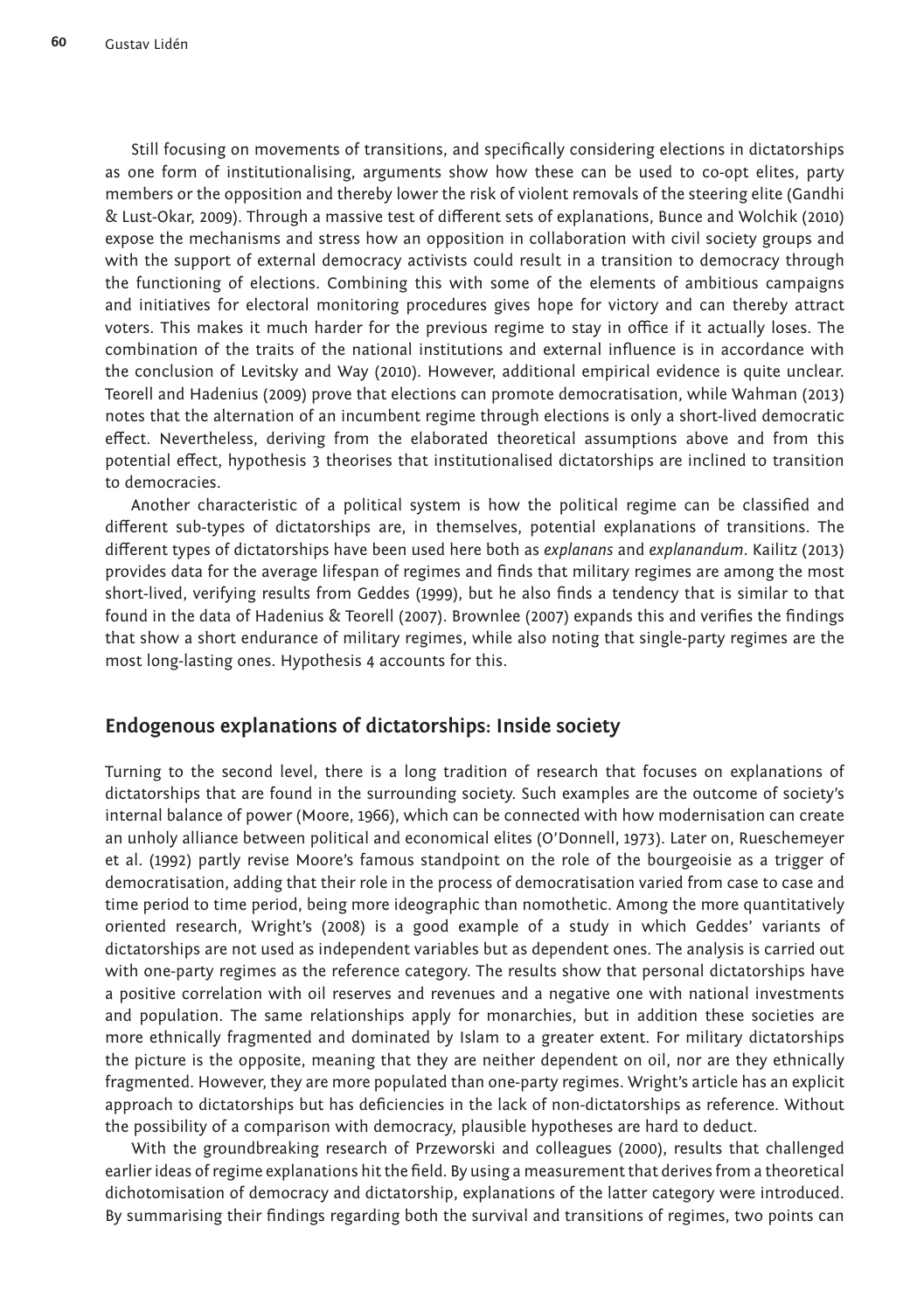be made. As regards earlier research, the result of showing the existence of dictatorships irrespective of economic conditions is, of course, surprising. Moreover, regime transitions to dictatorship are proven to be accompanied by economic crisis. This theoretical statement, with associated empirical proof, is picked up as hypothesis 5. Hence, economic factors affect the transition but not the existence or survival of a dictatorship (Przeworski et al., 2000, pp. 109-111). These highly discussed results have, however, been questioned. By extending the time-series, adding control for extraneous variation and using additional techniques of estimation, several authors add clarity (Boix & Stokes, 2003; Boix, 2011; Epstein, Bates, Goldstone, Kristensen, & O'Halloran, 2006). Epstein and his colleagues even argue that the outcome has been misinterpreted and shows that economic development is significant when it comes to regime changes in both directions. More concretely, high levels of GDP covary with transitions to democracy, while low values are significant in transitions to dictatorships. This leads on to an alternative approach to the question of regime outcome, often denoted as the economic approach, which applies the ideas and methods of political economy (Acemoglu & Robinson, 2006; Wintrobe, 1998). Building on models in which actors, policy and regime type are the central entities, questions about what determines regime outcome are asked. It is argued, as sketched out by Boix (2003), that it is not the economic level but the distribution of income that is the crucial factor. As summarised in hypothesis 6, it is assumed that dictators prevail in highly unequal societies in which the transition to democracy would put demands of redistribution and heavy taxation on the wealthy. The ruling elite and its wealthy associates therefore have strong incentives to block democracy. Empirically, Boix (2003) adds some rare empirical examples to this tradition, showing how among poorer countries, equal income distribution positively affects the probability that dictatorships will transition to democracy, and also argues for the importance of distribution of assets for democracy after conducting case studies of the federal states of the U.S. and the cantons of Switzerland.

Among other important results in the comparative literature, the possession of valuable natural resources can cement dictatorships. Rentier effects, where the wealth from oil or minerals can be used to keep the population loyal, or where the income can be invested in police or military forces to more efficiently control opposition to the regime, is listed by Ross (2001), who has noticed that these resources prevent democracy. These results are followed up in more recent research, in which Ross (2012) emphasises how a country's income of oil is robust in explaining the survival of dictatorships as well as explaining the transition to a dictatorship. The oil effect is limited in time, however, and has been of greatest importance since 1980. Using other forms of estimations, the reported results are ambiguous, either supporting the findings of Ross (Aslaksen, 2010) or questioning them (Haber & Menaldo, 2011). Nevertheless, these results yield assumptions about both the existence of and the transition to dictatorships, as presented in hypothesis 7. Among other characteristics in societies, scholars have pleaded for addressing the importance of religion (Anderson, 2004; Fox, 2001; Minkenberg, 2007) in relation to political regimes. Stepan (2005) has underscored that the two dimensions of religion and politics must be kept separated to avoid the risk that religious institutions might have an influence on the decision-making process. Anckar's empirical study (2012) shows how authoritarian features in Islam create intolerance toward democratic values. Hence, hypothesis 8 sets out that societies dominated by Islam have a greater chance of surviving as dictatorships and that this could be due to shortcomings in separating the political sector from religious beliefs.

#### **Exogenous explanations of dictatorships**

The third level of explanation is exogenous in relation to the studied objects, and states that phenomena outside countries affect their political orientation. These types of explanations do, however, need to conform to domestic forces (Linz & Stepan, 1996, p. 73). Theoretically known as Galton's problem, the spreading of ideas has been studied both with geographical and more traditional comparative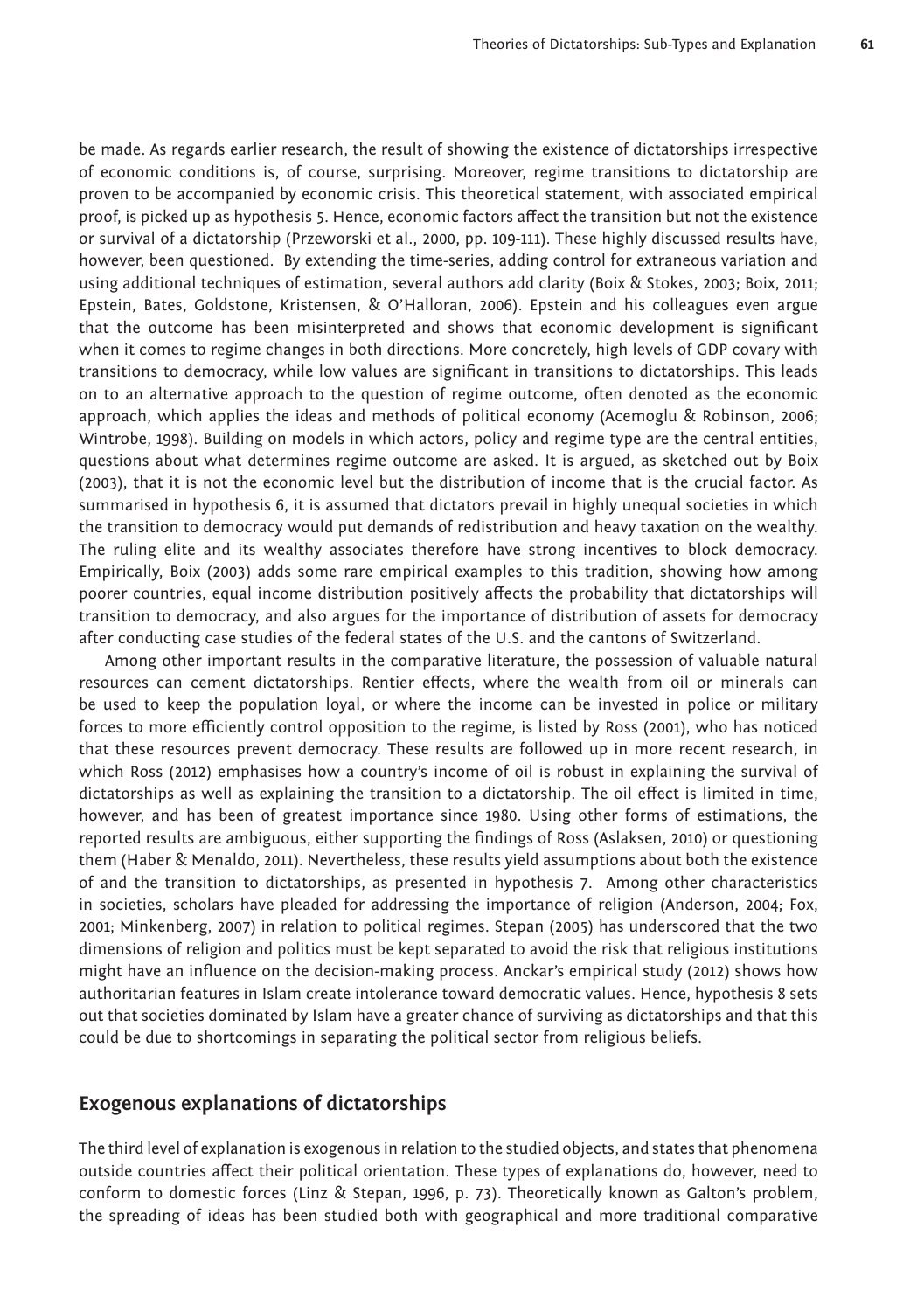approaches. Previously under-theorised, scholars have tried to examine how such processes can affect established dictatorships or influence the transition to such regimes (Ambrosio, 2010; Elkink, 2011). Ambrosio argues that both the appropriateness of global attitudes towards democracy or dictatorship and the effectiveness of policymakers in benchmarking other countries' experiences can be mechanisms that explain the outcome of regimes. Turning to the empirical examples, O'Loughlin et al. (1998) prove that dictatorships, as well as democracies, are geographically clustered. The importance of exogenous factors has also been emphasised by research that simultaneously examines these explanations with control for domestic ones. Of particular interest for reaching testable hypotheses is Teorell's (2010) study that examines democracy and dictatorship from the perspectives of both transition and survival, resulting in hypothesis 9. Among the exogenous factors, results show that economic interventions from foreign powers actually only lead to a strengthening of the path towards dictatorship. Thus, there is a risk that quite the opposite to the desired outcome happens. Moreover, Brinks and Coppedge (2006) find empirical evidence that neighbouring countries are similar when it comes to political regimes, even when other, earlier discussed factors, are controlled for. With similar control for country-specific factors, Gleditsch and Ward (2006) find that a high proportion of democratic neighbours lowers the chance that a dictatorship will survive. This is quite analogous to previous findings concerning the transition to dictatorships (Starr & Lindborg, 2003; Starr, 1991), which have shown that this is more likely to arise if neighbouring countries are also dictatorships. Hence, both existence and transition are expressed in hypothesis 10. However, as stated by other scholars (Ambrosio, 2010), not only geographical distance but other forms of linkages, such as economic and political ones, and others, can affect regime outcome. This specification is captured in hypothesis 11. Operating with the opposite causal direction, scholars (Gleditsch, 2002; Wejnert, 2005) emphasise that diffusion factors on both a regional and global level have an importance for democratisation.

Before summing up, a type of explanation that cannot be categorised as spatial, needs to be brought up. Svolik (2008) has shown that it is important to identify regimes that are consolidated. Regimes that have been democracies for a long time only have a negligible risk of turning into a dictatorship. This means that one central determinant of consolidation is the length of time that the regime has been democratic; therefore, the temporal dimension should not be forgotten and is expressed in hypothesis 12. Bueno de Mesquita et al. (2003) stress that consolidated dictatorships that have survived for more than five years have a higher chance of surviving. The greatest challenge for a new dictatorial regime is to stay in office for the first few years; thereafter, the risk of deposition declines sharply. Therefore, hypothesis 13, in which time is applied as a determinant of consolidation, can be deducted.

## **Summarising explanations of dictatorships**

All in all, explanations of dictatorships are possibly found on three spatial levels and one temporal dimension. The review of literature does, however, show that the dominating part of the deducted hypotheses reflects the survival of or transitions to dictatorships, and where only two hypotheses give information about the sub-types of these dictatorships.8 In summary, this review implies that there are no coherent theoretical models for explaining dictatorship as is common in the literature of democracy and democratisation (e.g. Sørensen, 2008).

As the systematisation implies, there are a number of major schools that are occupied with the explanation of dictatorship. For this approach, division has been made spatially to allow comparisons. First, the importance of political institutions has clearly emerged as a main field when the focus is

<sup>8</sup> Additional hypotheses regarding transitions to and survival of sub-types of dictatorships can be found in the literature (Ezrow & Frantz, 2011; e.g. Linz & Stepan, 1996) but they either appear to be speculative or based upon ideas of variants of dictatorships that are found to be obsolete today.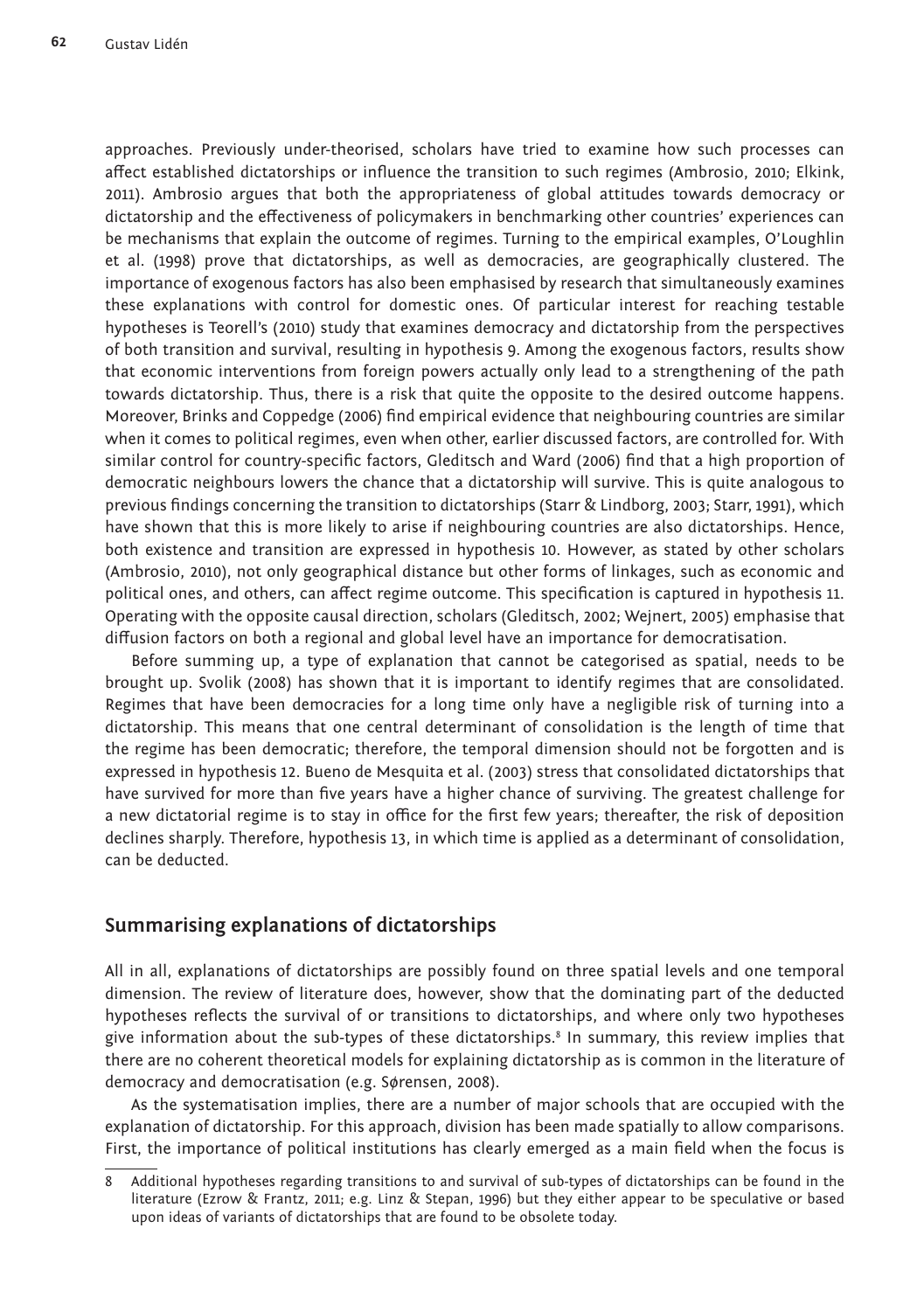also directed towards dictatorships. In contrast to previous research (Huntington, 1968), the general proposal is that through the existence of an electoral or party system, institutionalisation can lead to transitions to democracy (Gandhi, 2008; Teorell & Hadenius, 2009; Wright & Escribà-Folch, 2012). Second, economic development and the traits of the economic sector still represent a dominant school but also a tradition under amendment. Przeworski et al. (2000) state that economic crises can lead to transitions to dictatorships, while others are more concerned with the distribution of economic resources (Boix, 2003) or their origin (Ross, 2001, 2012). Third, the external influence of dictatorships has recently been given particular attention. Teorell (2010) has proved that economic sanctions are risky, while Gleditsch and Ward (2006) and Ambrosio (2010) focus on geographical proximity as a potential factor that relates to the outcome of regime endurance and potential transitions. It is necessary to account for all of these theoretically and empirically valid results and their different relations with endurance or transitions when reaching future explanations of dictatorships and their sub-types.

### **Conclusions**

This article has reviewed the literature of two related areas, corresponding to the two research questions. The contribution of each section will be discussed in turn, and finally the combined value will be addressed.

On reviewing previous research, this article has noted gaps in the definition of dictatorships and contributed by trying to fill some of them. By compiling earlier contributions to the issue of how to properly define dictatorships, a theoretical innovation is reached by providing a definition of dictatorships. This states that dictatorships use methods other than competitive elections to distribute political power and that they also frequently violate individuals' political and civil rights. This conceptualisation contrasts with how liberal democracies are defined (Dahl, 1989; Diamond, 1999) and, thus, creates a consistent way of separating the two main forms of regime types from each other without describing dictatorship merely as the opposite of democracy. In addition, it leaves room for further differentiation of hybrid regimes (Brownlee, 2007; Diamond, 2002; Levitsky & Way, 2010). Furthermore, the review of different types of dictatorships points out both the advantages of and the flaws in the most comprehensive approaches to the identification of sub-type regimes. Addressing unclear or almost arbitrary strategies, such as in the classification of personalist (Geddes, 1999) or civilian (Cheibub et al., 2010) regimes, is argued to be deficient of conceptual validity. Correspondingly, other approaches, such as the classification of no-party regimes (Hadenius & Teorell, 2007; Wahman et al., 2013), fall short of creating categories that are empirically relevant. The presented suggestion can avoid several of these shortcomings by refocusing research into three sub-types of dictatorships: monarchies, military, and electoral or party regimes.

Second, by discussing the findings on how both the existence of and the transition to dictatorships and their variants can be systematised, a framework that can be applied in future research is studied. However, the inquiry in this area gives rise to several questions. One of the main results in this article is the identification of a shortcoming in the comprehensive way of explaining sub-types of dictatorships. Hence, it is correct to argue that current research in this field neither gives thorough clues about how different variants of dictatorships endure nor about how they arise. Consequently, a plea for studies on this topic arises out of this article. Furthermore, some studies concerning the head category of dictatorship are contradictory. Take, for example, the issue of the effects of elections in dictatorships on regime durability. While Teorell and Hadenius (2009) report that the occurrence of elections can promote democratisation, Brownlee (2007) states the opposite. Such ambiguous results reflect an issue in research that is far from settled. In general, 'the democratic bias' is a natural reason for this outcome, since it permeates many of the explanatory studies that have been reported on in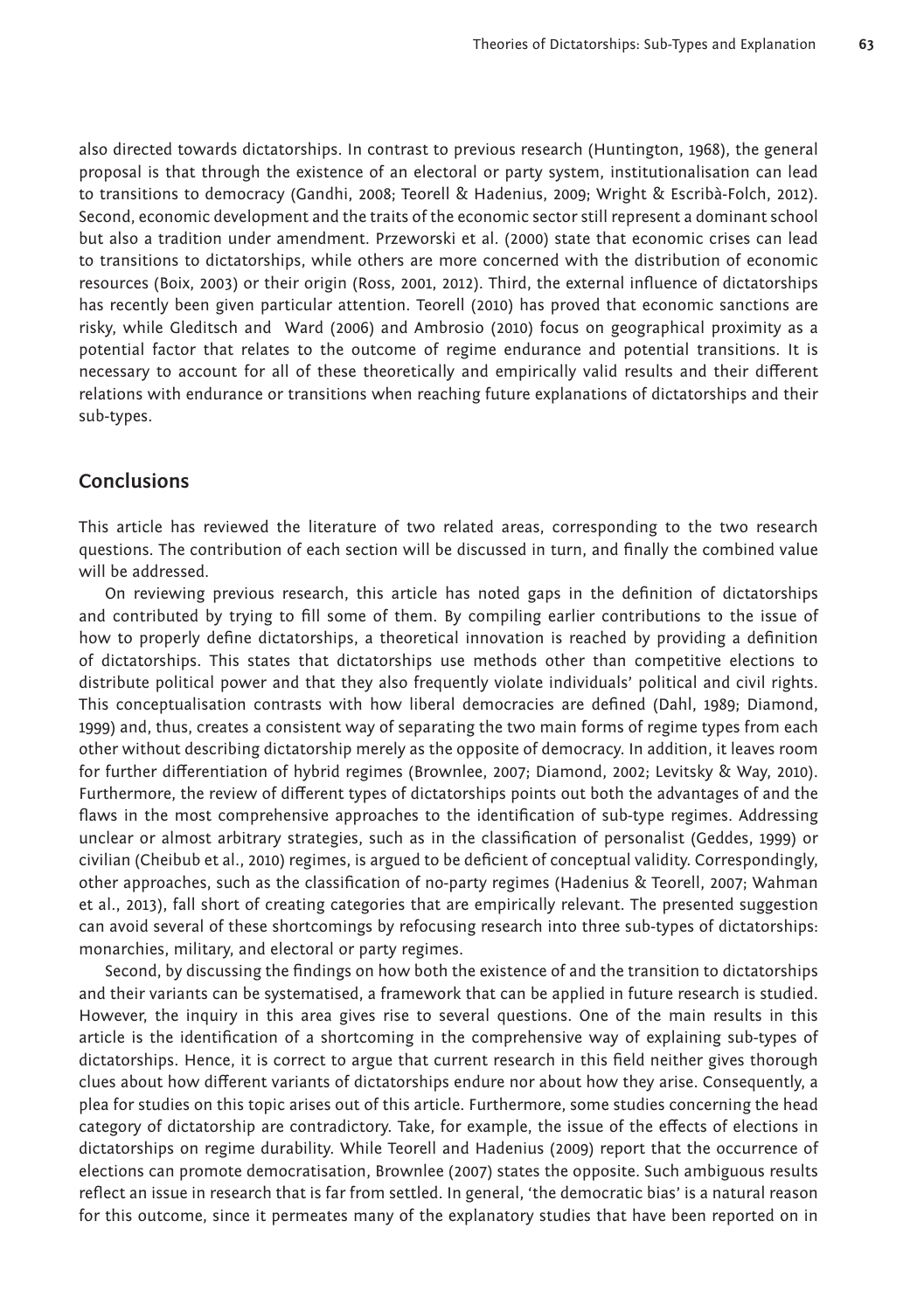this article. This creates a situation in which the existence of and transitions to dictatorships should be understood as the residual, creating very unlikely chances of reaching any causal inference. Clearly, this affects this field of research and clashes especially hard with the will to increase knowledge of sub-types of dictatorships, since in such approaches they can scarcely be distinguished from each other.

To conclude, the increasing amount of research that focuses on dictatorships must be much applauded. However, much is still unknown and not settled, particularly in the area of explanation of regime studies. By systematising previous research and assessing both the description and explanation layers, the scientific inquiries of tomorrow can be created. When answers to those inquiries have been found, we will be better able to ensure that political science can give feedback to decision-makers on how dictatorships can be understood and explained.

. . . . . . . . **References** 1. . . . . . . .

- Acemoglu, D., & Robinson, J. A. (2006). *Economic origins of dictatorship and democracy*. Cambridge; Cambridge University Press. Retrieved from <http://www.loc.gov/catdir/toc/ecip0511/2005011262.html>
- Alvarez, M., Cheibub, J. A., Limongi, F., & Przeworski, A. (1996). Classifying political regimes. Studies In Comparative International Development, 31(2), 3-36. doi:10.1007/BF02719326
- Ambrosio, T. (2010). Constructing a Framework of Authoritarian Diffusion: Concepts, Dynamics, and Future Research. *International Studies Perspectives, 11*(4), 375-392. doi:10.1111/j.1528-3585.2010.00411.x
- Anckar, C. (2012). *Religion and Democracy: A Worldwide Comparison*. London: Routledge.
- Anderson, J. (2004). Does God matter, and if so whose God? Religion and democratization. *Democratization, 11*(4), 192-217. doi:10.1080/135103404000236817
- Arendt, H. (1968). *The Origins of Totalitarianism*. San Diego: Harcourt.
- Aristotle. (2000). *Politics*. Mineola: Dover Publications.
- Art, D. (2012). What do we know about authoritarianism after ten years? *Comparative Politics, 44*(3), 351-373.
- Aslaksen, S. (2010). Oil and democracy: More than a cross-country correlation? *Journal of Peace Research, 47*(4), 421-431. doi:10.1177/0022343310368348
- Bogaards, M. (2009). How to classify hybrid regimes? Defective democracy and electoral authoritarianism. *Democratization, 16*(2), 399-423. doi:10.1080/13510340902777800
- Boix, C. (2003). *Democracy and redistribution*. Cambridge: Cambridge University Press.
- Boix, C. (2011). Democracy, Development, and the International System. *American Political Science Review, 105*(04), 809-828. doi:10.1017/S0003055411000402
- Boix, C., & Stokes, S. C. (2003). Endogenous Democratization. *World Politics, 55*(04), 517-549. doi:10.1353/ wp.2003.0019
- Brinks, D., & Coppedge, M. (2006). Diffusion Is No Illusion. Neighbor Emulation in the Third Wave of Democracy. *Comparative Political Studies, 39*(4), 463-489. doi:10.1177/0010414005276666
- Brooker, P. (2000). *Non-Democratic Regimes: Theory, Government and Politics*. St. Martin's Press.
- Brownlee, J. (2007). *Authoritarianism in an Age of Democratization*. Cambridge University Press.
- Bueno de Mesquita, B., Smith, A., Siverson, R. M., & Morrow, J. D. (2003). *The logic of political survival*. Cambridge, Mass: MIT.
- Bunce, V. J., & Wolchik, S. L. (2010). Defeating Dictators: Electoral Change and Stability in Competitive Authoritarian Regimes. *World Politics, 62*(01), 43-86. doi:10.1017/S0043887109990207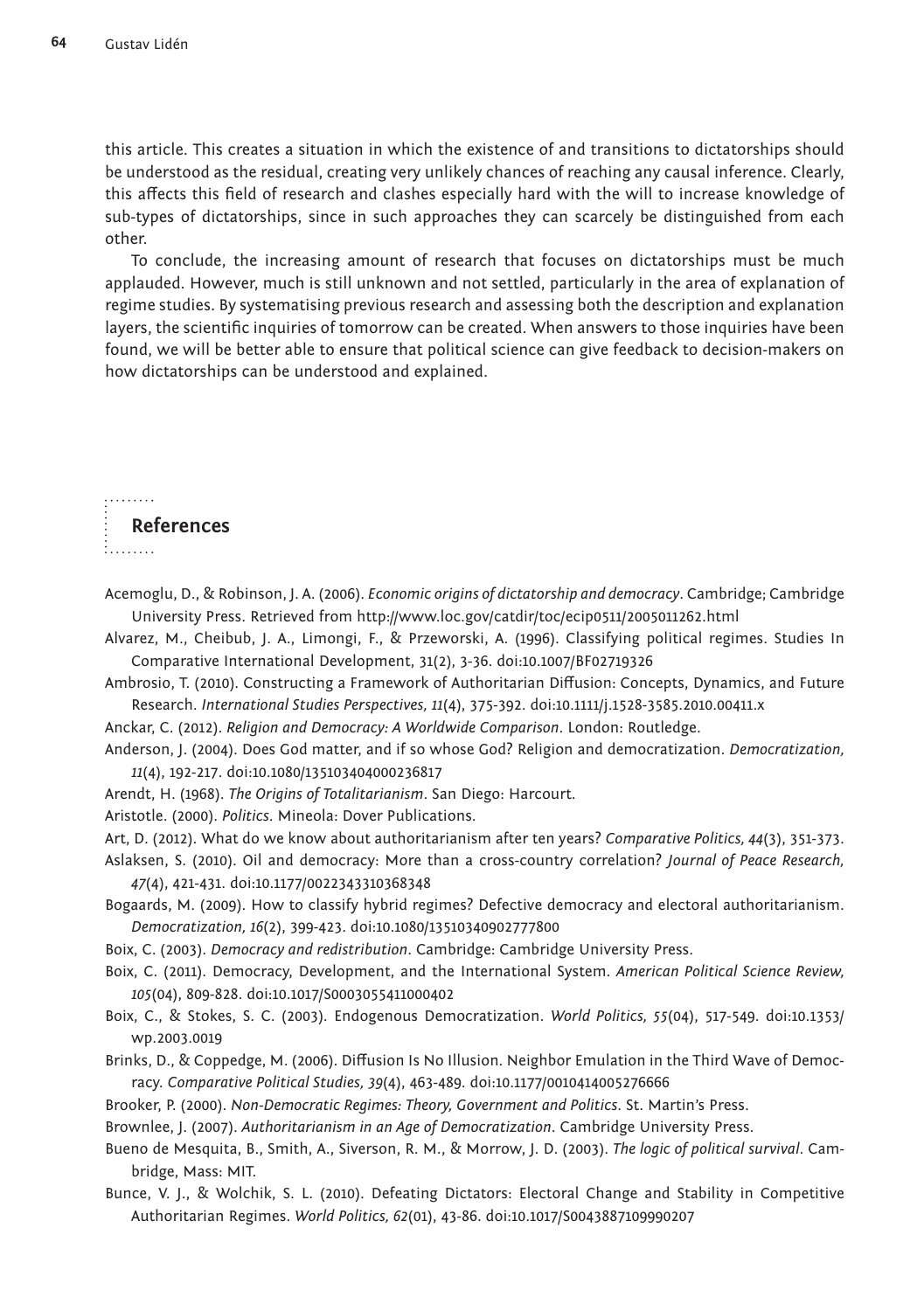- Cheibub, J., Gandhi, J., & Vreeland, J. (2010). Democracy and dictatorship revisited. *Public Choice, 143*(1), 67-101. doi:10.1007/s11127-009-9491-2
- Collier, D., & Adcock, R. (1999). Democracy and Dichotomies: A Pragmatic Approach to Choices about Concepts. *Annual Review of Political Science, 2*, 537-65.

Dahl, R. A. (1989). Democracy and Its Critics. New Haven: Yale Univ. Press.

- Diamond, L. J. (1999). *Developing democracy: toward consolidation*. Baltimore, Md.: Johns Hopkins University Press.
- Diamond, L. J. (2002). Thinking About Hybrid Regimes. *Journal of Democracy, 13*(2), 21-35. doi:10.1353/ jod.2002.0025

Dunn, J. (2005). *Democracy: A history*. Toronto: Penguin Canada.

- Elkink, J. A. (2011). The International Diffusion of Democracy. *Comparative Political Studies, 44*(12), 1651-1674. doi:10.1177/0010414011407474
- Epstein, D. L., Bates, R., Goldstone, J., Kristensen, I., & O'Halloran, S. (2006). Democratic Transitions. *American Journal of Political Science, 50*(3), 551-569. doi:10.1111/j.1540-5907.2006.00201.x

Ezrow, N. M., & Frantz, E. (2011). *Dictators and Dictatorships: Understanding Authoritarian Regimes and Their Leaders*. Continuum International Publishing Group.

Fox, J. (2001). Religion as an Overlooked Element of International Relations. *International Studies Review, 3*(3), 53–73. doi:10.1111/1521-9488.00244

Friedrich, C. J., & Brzezinski, Z. (1956). *Totalitarian dictatorship and autocracy*. Cambridge, Mass.: Harvard University Press.

Gandhi, J. (2008). *Political institutions under dictatorship*. Cambridge: Cambridge University Press.

Gandhi, J., & Lust-Okar, E. (2009). Elections Under Authoritarianism. *Annual Review of Political Science, 12*(1), 403-422. doi:10.1146/annurev.polisci.11.060106.095434

Geddes, B. (1999). What Do We Know About Democratization After Twenty Years? *Annual Review of Political Science, 2*(1), 115-144. doi:10.1146/annurev.polisci.2.1.115

Gerring, J. (2012a). Mere Description. *British Journal of Political Science, 42*(04), 721-746. doi:10.1017/ S0007123412000130

Gerring, J. (2012b). *Social science methodology: a unified framework*. Cambridge: Cambridge University Press.

Gleditsch, K. S. (2002). *All International Politics Is Local: The Diffusion of Conflict, Integration, and Democratization*. University of Michigan Press.

- Gleditsch, K. S., & Ward, M. D. (2006). Diffusion and the International Context of Democratization. *International Organization, 60*(04), 911-933. doi:10.1017/S0020818306060309
- Haber, S., & Menaldo, V. (2011). Do Natural Resources Fuel Authoritarianism? A Reappraisal of the Resource Curse. *American Political Science Review, 105*(1), 1-26. doi:10.1017/S0003055410000584
- Hadenius, A., & Teorell, J. (2007). Pathways from Authoritarianism. *Journal of Democracy, 18*(1), 143-157.

Held, D. (2006). *Models of Democracy, 3rd Edition*. Stanford University Press.

Huntington, S. P. (1968). *Political order in changing societies*. New Haven.

- Kailitz, S. (2013). Classifying political regimes revisited: legitimation and durability. *Democratization, 20*(1), 39-60. doi:10.1080/13510347.2013.738861
- Karvonen, L. (2008). *Diktatur: om ofrihetens politiska system*. Stockholm: SNS förlag.

King, G., Keohane, R. O., & Verba, S. (1994). *Designing social inquiry: scientific inference in qualitative research*. Princeton, N. J.: Princeton University Press.

- Köllner, P., & Kailitz, S. (2013). Comparing autocracies: theoretical issues and empirical analyses. *Democratization, 20*(1), 1-12. doi:10.1080/13510347.2013.738859
- Levitsky, S., & Way, L. A. (2010). *Competitive Authoritarianism: Hybrid Regimes After the Cold War*. Cambridge University Press.
- Lidén, G. (2011). *Democracy and Diffusion Creating a Comprehensive Model for Explaining Democracy*. Sundsvall: Inst. för samhällvetenskap, Mittuniversitetet.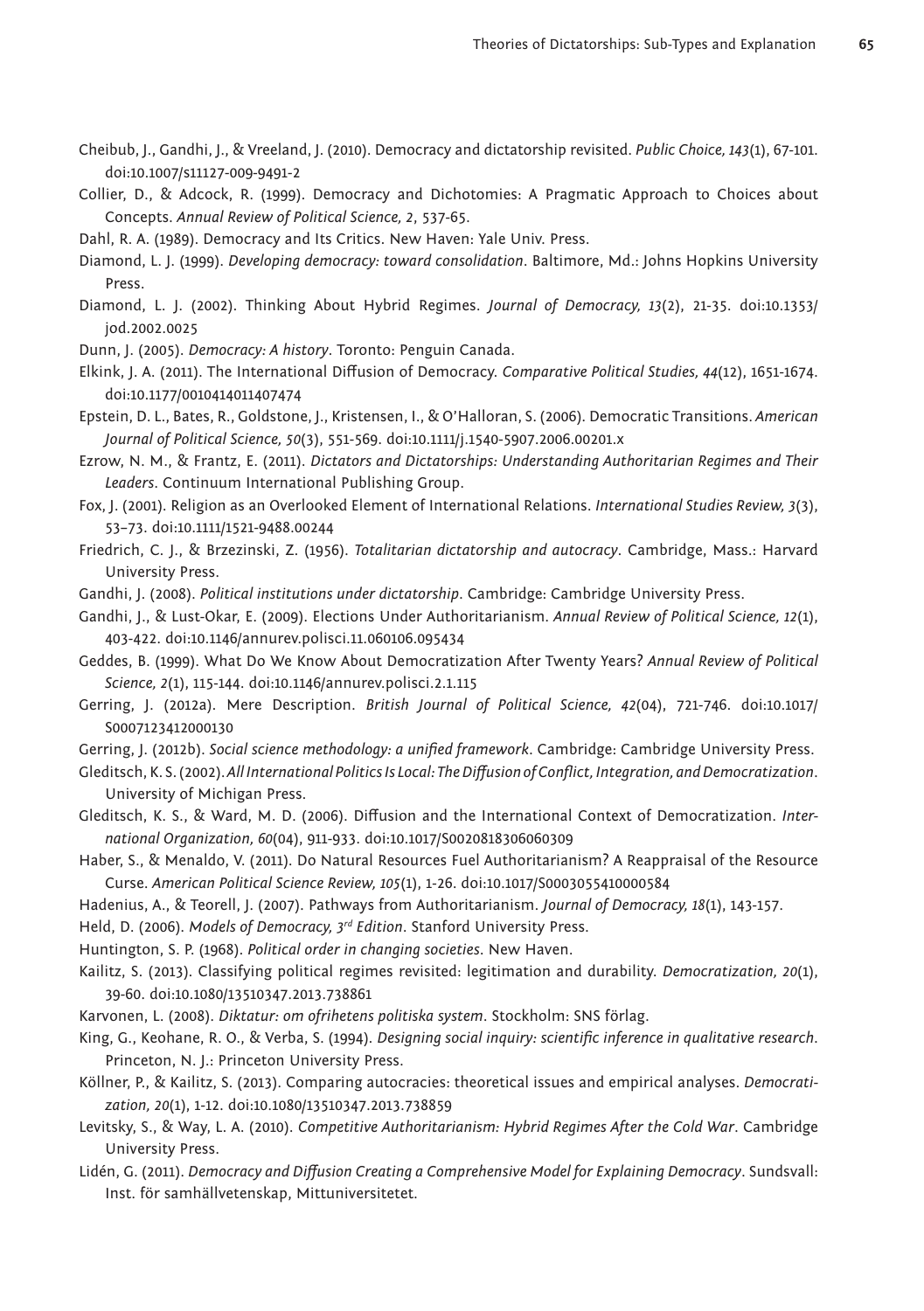Lijphart, A. (1999). *Patterns of Democracy: Government Forms and Performance in Thirty-Six Countries*. Yale University Press.

Linz, J. J. (2000). *Totalitarian and authoritarian regimes*. London: Lynne Rienner.

Linz, J. J., & Stepan, A. (1996). *Problems of Democratic Transition and Consolidation: Southern Europe, South America, and Post-Communist Europe*. Baltimore: JHU Press.

Minkenberg, M. (2007). Democracy and Religion: Theoretical and Empirical Observations on the Relationship between Christianity, Islam and Liberal Democracy. *Journal of Ethnic and Migration Studies, 33*(6), 887- 909. doi:10.1080/13691830701432731

Møller, J., & Skaaning, S.-E. (2010). Beyond the Radial Delusion: Conceptualizing and Measuring Democracy and Non-democracy. *International Political Science Review, 31*(3), 261–283. doi:10.1177/0192512110369522

Møller, J., & Skaaning, S.-E. (2011). Stateness first? *Democratization, 18*(1), 1-24. doi:10.1080/13510347.2011.53 2607

Moore, B. (1966). Social origins of dictatorship and democracy: lord and peasant in the making of the modern world. Boston: Beacon.

Munck, G. L., & Verkuilen, J. (2002). Conceptualizing and Measuring Democracy Evaluating Alternative Indices. *Comparative Political Studies, 35*(1), 5-34. doi:10.1177/001041400203500101

O'Donnell, G. A. (1973). *Modernization and bureaucratic-authoritarianism: studies in South American politics*. Berkeley, Calif.

O'Loughlin, J., Ward, M. D., Lofdahl, C. L., Cohen, J. S., Brown, D. S., Reilly, D., Gleditsch, K. S., & Shin, M. (1998). The Diffusion of Democracy, 1946-1994. *Annals of the Association of American Geographers, 88*(4), 545-574. doi:10.1111/0004-5608.00112

Ottaway, M. (2003). *Democracy Challenged: The Rise of Semi-Authoritarianism*. Washington: Carnegie Endowment.

Pepinsky, T. (2013). The Institutional Turn in Comparative Authoritarianism. *British Journal of Political Science, FirstView, 1-23*. doi:10.1017/S0007123413000021

Przeworski, A., Alvarez, M. E., Cheibub, J. A., & Limongi, F. (2000). *Democracy and Development: Political Institutions and Well-Being in the World, 1950-1990*. Cambridge University Press.

Ross, M. L. (2012). *The oil curse: how petroleum wealth shapes the development of nations*. Princeton, N.J.: Princeton University Press.

Ross, M. L. (2001). Does Oil Hinder Democracy? *World Politics, 53*(03), 325-361. doi:10.1353/wp.2001.0011

Rueschemeyer, D., Stephens, E. H., & Stephens, J. D. (1992). *Capitalist development and democracy*. Chicago: University of Chicago Press.

Sartori, G. (1970). Concept Misformation in Comparative Politics. *The American Political Science Review, 64*(4), 1033-1053. doi:10.2307/1958356

Sartori, G. (1987). *The theory of democracy revisited*. Chatnam: Chatham House Publishers.

Sartori, G. (1993). Totalitarianism, Model Mania and Learning from Error. *Journal of Theoretical Politics, 5*(1), 5-22. doi:10.1177/0951692893005001001

Schmitter, P. C., & Karl, T. L. (1991). What Democracy Is… and Is Not. *Journal of Democracy, 2*(3), 75-88.

Schumpeter, J. A. (1943). *Capitalism, socialism and democracy*. London: Allen & Unwin.

Snyder, R. (2006). Beyond Electoral Authoritarianism: The Spectrum of Non-Democratic Regimes. In A. Schedler (Ed.), *Electoral Authoritarianism: The Dynamics of Unfree Competition*. Boulder: Lynne Rienner Publishers.

Snyder, R., & Mahoney, J. (1999). The Missing Variable: Institutions and the Study of Regime Change. *Comparative Politics, 32*(1), 103-122. doi:10.2307/422435

Sørensen, G. (2008). *Democracy and democratization: processes and prospects in a changing world*. Boulder, Colorado.: Westview Press.

Starr, H. (1991). Democratic Dominoes Diffusion Approaches to the Spread of Democracy in the International System. *Journal of Conflict Resolution, 35*(2), 356-381. doi:10.1177/0022002791035002010